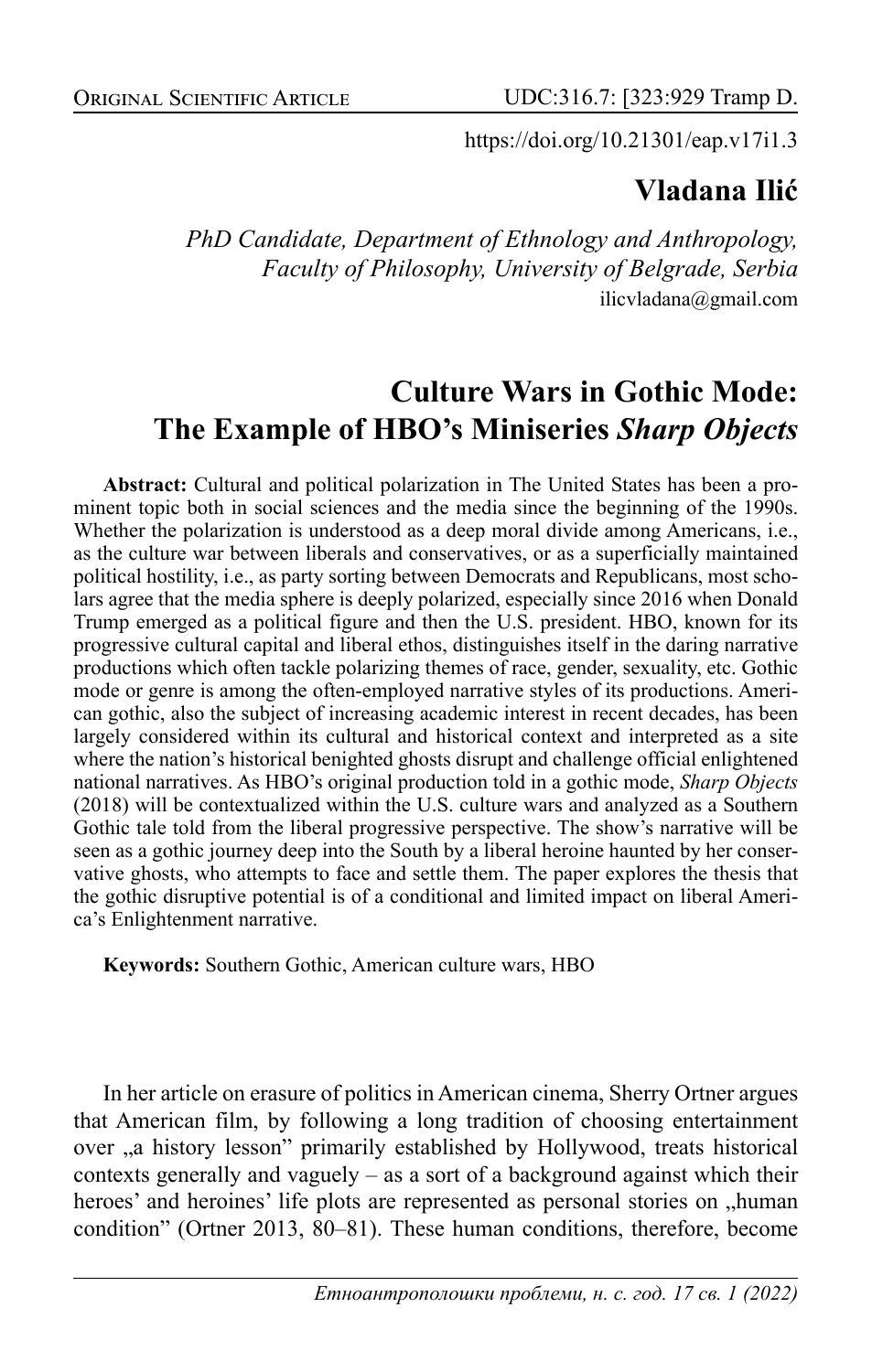(more or less) devoid of their particular sociopolitical, economic, and historical circumstances which might be exactly the ones conditioning the "human" represented in them. One mode or style of storytelling, however, in scholarly literature is constantly considered for its resistance to erasing or suppressing history, and by extension, politics – the American Gothic.

Following Teresa A. Goddu's understanding of the gothic as a mode or a discourse which enables disruptions of the "Enlightenment America" – the utopian vision of the nation ruled by the reason and tolerance, and which brings to the surface anxieties simmering on the journey of so conceived progress, this paper analyses a recent HBO miniseries *Sharp Objects* (2018), filled with gothic tropes. Understanding gothic stories as "intimately connected to the culture that produces them" (Goddu 1997, 2), *Sharp Objects* will be considered within its sociopolitical and cultural context of American "culture wars," in the public sphere and media perceived as deeply exacerbated during Donald Trump's presidency. The HBO culture will be identified as belonging to the liberal, progressive, urban, and enlightened camp. As HBO's original production, *Sharp Objects* will be thus analyzed as emerging within the sociopolitical and cultural context of the U.S. culture wars, situated on the liberal-progressive pole, which tells its story through the gothic mode, particularly using the trope of the South as the dark national Other, thus framing the backward, pathological, and destructive aspects of the American society and culture within the South, i.e., situating and displacing it regionally. The show's narrative will be seen as a gothic journey deep into the South by a liberal heroine haunted by her conservative ghosts who attempts to face and settle them.

#### American Gothic

Rather than a precisely delineated (literary) genre, the Gothic is described as ,,a fluid tendency (...), an impulse" that approaches allegory which ..resists explicit lexicon" (Savoy 1998, 5–6). The lexicon, however, is veiled in a familiar darkness of "stereotypical tropes (haunted houses, hidden chambers, freakish natural acts) and conventions (narratives of illegitimate, lost, or terrorized victims)" (Faflak and Haslam 2016, 4). Its dark, irrational, mysterious, transgressive, and horrific carries "a set of recognizable figures and concerns: the influence of the past on the present, the limitations of human knowledge, the ambiguities of retribution and revenge, and the dangers of powerful institutions and totalizing systems of thought" (Soltysik Monnet 2010, 4–5). As an uncanny underbelly of the Enlightenment expectations and hopes, the Gothic is "about the return of the *past*, of the repressed and denied, the buried secret that subverts and corrodes the present, whatever the culture does not want to know or admit, will not or dare not tell itself" (Lloyd-Smith 2004, 1 [original emphasis]).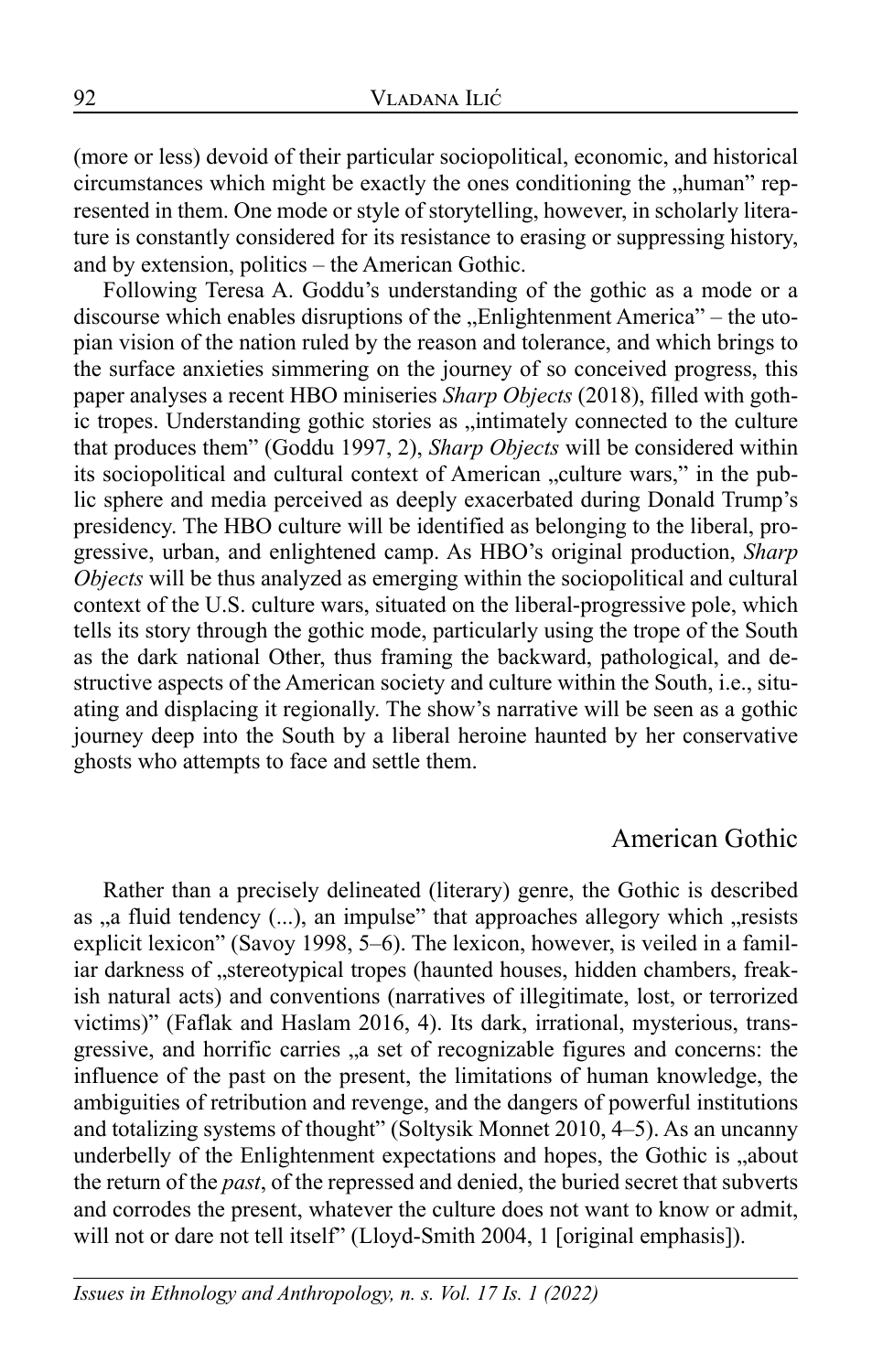American fiction is most ardently analyzed for its tenacious gothic grubbing up the American sunny meadows of history. The "very American assumption" that , the past can be superseded, transfigured, overcome by the valiant present" (Lloyd-Smith 2004, 1) loses its vigor in the gothic mode. Leslie Fielder famously described American novel as "bewilderingly and embarrassingly, a gothic fiction, nonrealistic and negative, sadist and melodramatic – a literature of darkness and the grotesque in a land of light and affirmation" (Fielder 1969, xxiv). Acknowledging this contrast, Goddu designates the American gothic as a mode, a literary intervention, or a discourse populating different genres and reappearing in unlikely places<sup>1</sup> in order to resurrect the nation's abject  $-$  the historical horrors, displaced from the mythical national narratives (Goddu 1997, 8, 10). Epistemological limitations and ambiguities, and the darkness of the nation's "certain special guilts," primarily the slaughter of the Indians and the slave trade (Fielder 1969, 127), through the gothic mode seem to stand as a dogged naysayer to the Enlightenment vision of the nation – its vision of progress, its ideal of a balanced individual governed by rational faculties applied to the accordingly conceived government (see Howe 1997), its cultural normative of niceness which "assumes Americans are decent and good-natured people with the best of intentions" (Brenan 2017, 8). The American gothic, thus, is a field where "the cultural contradictions of national myth" are exposed, where the nation's abject and its Enlightenment ideals clash and coalesce, and where it "serves as the ghost that both helps to run the machine of national identity and disrupts it" (Goddu 1997, 10).

This ambiguous role of the American gothic is probably most distinctive in its regional form – the Southern gothic. Although recent scholarship on the Southern Gothic and Southern Studies has challenged traditional stereotyping of the region and urged for a more diverse, multiple, and fluid readings, $2$  the present analysis is exploring the traditional, stereotyped tropes of the South and their utilization in popular culture. It relies on "a mythic and metaphoric 'South', viewed as an "American problem" (Griffin and Doyle 1995, 8), that is, on a cultural and political construct of an "oppositional South" to the (northern) American ideals and values (Griffin 1995).

"Identified with gothic doom and gloom, the American South serves as the nation's 'other,' becoming the repository for everything from which the nation wishes to dissociate itself" (Goddu 1997, 3) – of slavery and racism, of patriarchy and religious orthodoxy, of social and economic classism, of backwardness

<sup>&</sup>lt;sup>1</sup> For a particularly interesting Goddu's reading of such "gothic interventions" luring in the texts not obviously the subjects for a gothic analysis, see her chapter on Crèvecoeur's *Letters from an American Farmer* (Goddu 1997, 14–30). 2

<sup>&</sup>lt;sup>2</sup> For a short introduction see Castillo Street and Crow 2016. For a discussion on the topic see, for example, Lloyd 2015.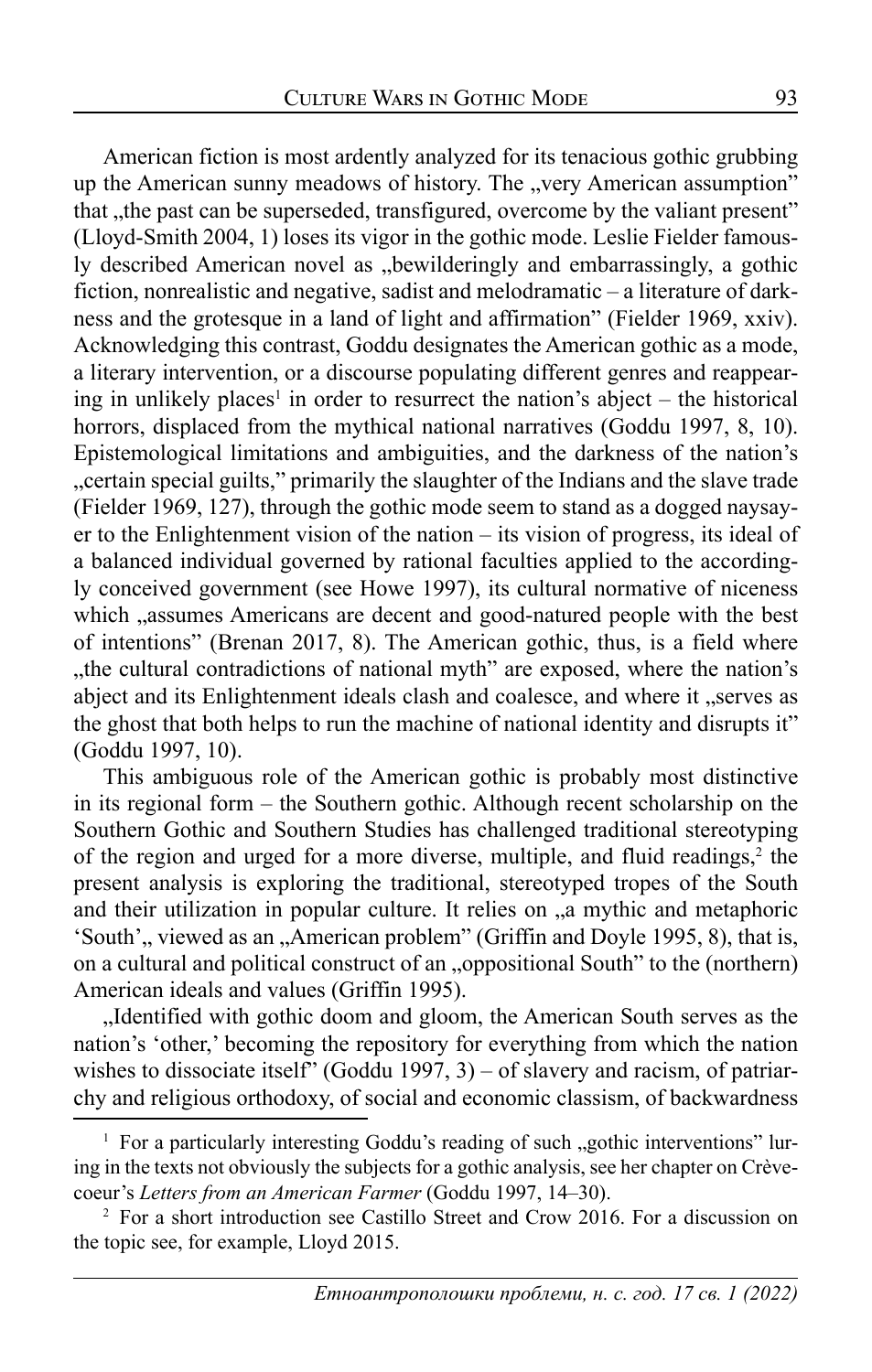and ignorance. In Hollywood films and popular media, this other is most prominently personified in variants of poor white trash (hillbillies, rednecks, the white Southern criminal) who require "reformation and purgation" into "middle-class social values" which should turn them into "functioning members of 'progressive' America" (Graham 2007, 342). Along the way, each of these particular bildungsroman narratives should also serve as an attempt to redeem white America and its institutions by, among other methods, identifying "the problem" with ,,individuals of a particular class" (Graham 2007, 345), that is, with bad apples. In other words, it could be posited that while the gothic part of the Southern gothic detects and voices "the cultural contradictions that undermine the nation's claim to purity and equality" (Goddu 1997, 10), the Southern part displaces, regionalizes, isolates the contradiction, thus marking it, albeit recurring, still subsidiary, incidental, auxiliary – but punishable and hopefully fixable – to the principal, prime, "true" meaning of America. Thus, the ghost that both disrupts and helps run the machine might be, above all, chasing its tail, circling the backwoods and swamps, only conditionally reaching the northern lights.

In order to explore the thesis that the gothic disruptive potential is of a conditional and limited impact on the liberal America's Enlightenment narrative, the paper will analyze the HBO miniseries *Sharp Objects* as an example of Southern gothic TV fiction. The series was released in mid-2018, at the time of Donald Trump's presidency which has been perceived to have deeply inflamed American nation, resurrecting and sharpening the nation's sociocultural polarization. Donald Trump's victory, and then presidency, resurrected once again the nation's historical ghosts which for the liberal America suddenly became uncomfortably visible in the highest national office, indicating the expansion of the nation's dark underbelly beyond its Southern region and threateningly claiming its culture's legitimization as American through the institution of the President. *Sharp Objects*' narrative will be explored as an attempt to represent this experience of the disrupted progressive vision of the forwarding liberal and democratic nation rendered as a Southern gothic tale.

### American Culture Wars

Already for decades now, American sociocultural and political conditions have been analyzed and discussed through the concept of culture wars or polarization; moreover, its understanding and interpretation have been polarizing the very scholars studying it (see, for example, Lelkes 2016; Bowman 2010). Those who see American society at culture war argue that the division stems from essentially different moral visions which are hardly reconcilable on a rational political level, while the opposing camp of scholars the polarization views as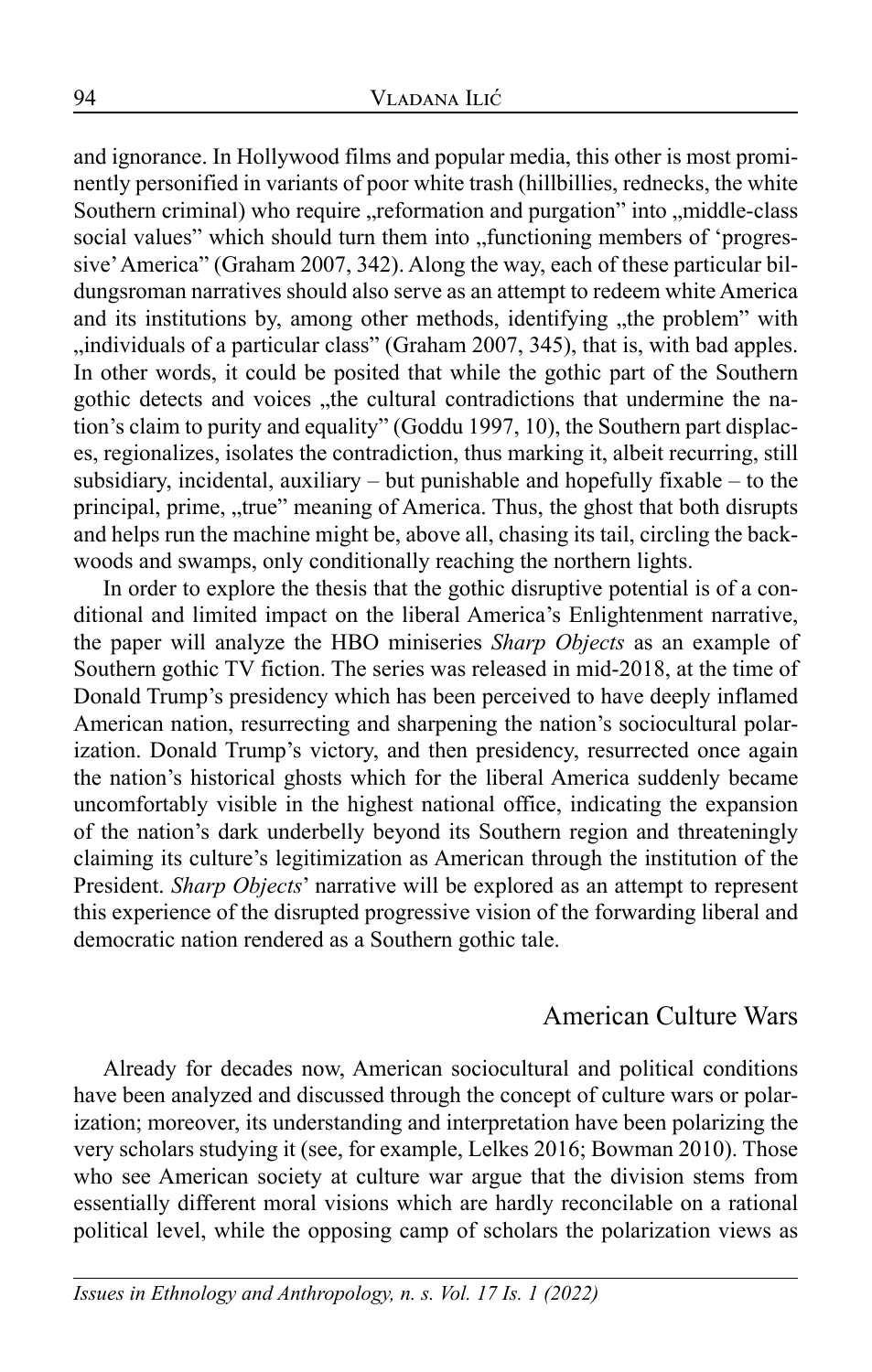a partisan, party sorting buttressed by the political elites and the media, which creates an appearance of the polarized people.

The beginning of the debate is usually marked by the sociologist James Davison Hunter's book *Culture Wars: The Struggle to Define America* where the cultural conflict is defined as "political and social hostility rooted in different systems of moral understanding" (Hunter 1991, 42). The two opposing moral authorities Hunter identifies are orthodox or conservative and liberal or progressive, which compete for the *meaning* of America, that is, for the way individual lives, society, and its institutions are to be ordered. The orthodox morality is grounded in "an external, definable, and transcendent authority" which is regarded as unalterable and universal, while the progressive is subjective, fluid, and characterized by a strong tendency to "resymbolize its values and beliefs according to the prevailing assumptions of contemporary life" (Hunter 1991, 44–45). Freedom and justice are also differently understood (Hunter 1991, 108– 115). While the conservative morality tends to define freedom as  $,$ civic" – the self-governing society freed from despotism, the "liberal" freedom is predominantly focused on the individual and their political and social rights unhampered by institutions or other individuals. While justice in conservative vision, originally rooted in Judeo-Christian tradition, is viewed as a morally conscientious, lawful, ordered society, in the liberal, it is focused on equality and equity. The politics and policies of each side are defined and shaped according to these opposite moralities, which are then contested on "the symbolic fields of conflict" – such as family, education, law, media, and electoral politics, with the aim of establishing and maintaining the power to define reality and – through the institutionalization of that reality – to legitimize it (Hunter 1991, 173 et passim).<sup>3</sup>

This legitimization, according to Hunter, has been largely fought through "the *negative face* of moral conflict" (Hunter 1991, 136). Since the dialogue and reasoned argumentation cannot really suffice ("the positive face" of moral conflict) because the opposing arguments come from fundamentally different moral outlooks of the world and evaluations of social ordering, "neutralizing the opposition through a strategy of public ridicule, derision, and insult has become just as important as making credible moral claims for the world that each side

<sup>&</sup>lt;sup>3</sup> The scholars who reject the culture wars thesis and the polarization in America interpret as a partisan or party sorting argue that the division exists on the level of political parties, Republicans and Democrats, as well as between the political elite, pundits, activists, and the media, whose programs and rhetoric produce extreme and consequently polarized visions, while "normal people – the rest of the electorate" (Fiorina 2017, 22) form a ,,moderate majority" but are doomed to choosing between extremes. For an early rebuttal of the culture wars thesis see DiMaggio, Evans, and Bryson 1996 and Wolfe 1998. For a discussion between Hunter and Wolfe, see Hunter and Wolfe 2006. For another set of arguments against Hunter's thesis, see Fiorina 2005, 2017.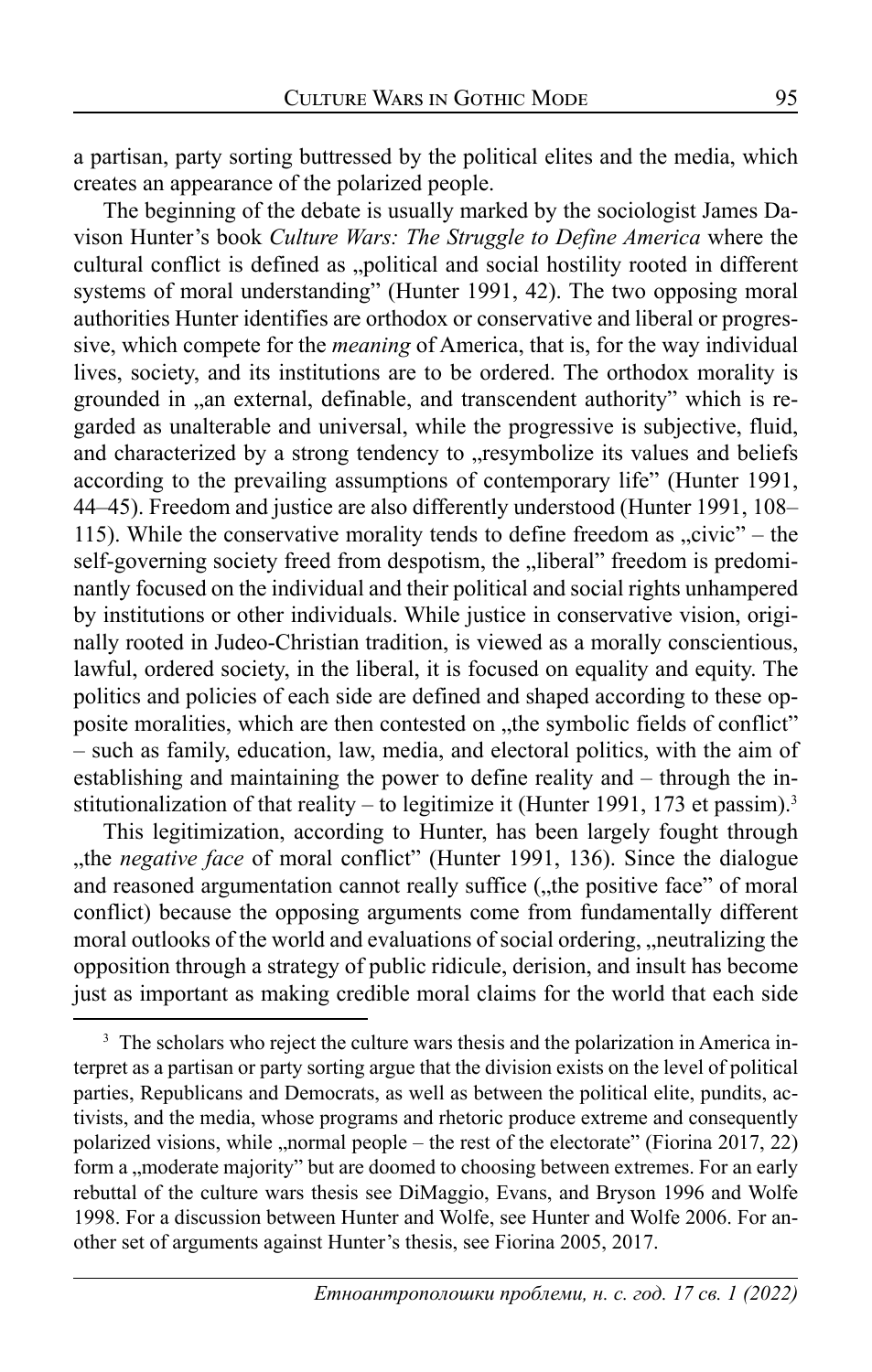champions" (Hunter 1991, 136). The struggle is conducted through "the technology of public discourse," shaped by various "knowledge workers," which rarely reinforces or sustains balanced and intellectually or morally nuanced discussions and argumentations, thus neutralizing the middle, moderate views. One of the playgrounds where nuance gets lost and where all scholars agree some sort of culture wars or polarization exists, is the media which "define the 'environment' in which public discussion takes place" (Hunter 1991, 161). It shapes questions and conflicts into narratives, filled with characters morally and politically labeled, who speak within familiar conceptual and terminological frameworks. Among visual media formats, narrative film and TV productions traditionally stand out as particularly amenable to structuring moral and cultural outlooks into stories about conflicts between perceived heroes and villains.

During Donald Trump's campaign and then presidency, American (media) environment became highly tense, often acerbic, and certainly even more polarized. Since 2016, Donald Trump has embodied the nation's abject, in the liberal media personifying the racist, xenophobic, sexist, patriarchal, crude, and dishonest aspects or impulses of the nation. As soon as it became clear that Trump was indeed the new U.S. president, the American gothic strategy of regionalizing him – that is, the nation's abject – became visible. Anthropologists were quick to notice this inclination. Rosa and Bonilla observe the problem of the tendency to provincialize and overly exceptionalize Trump and the culture connected to his politics, arguing that such approach effectively sidelines the broader historical, political, and economic context of his election, i.e., the history of the U.S. institutions "fundamentally rooted in and reproductive of racial democracy and racial capitalism" (Rosa and Bonilla 2017, 4). Instead, simplified and often reckless narratives, including the blue-collar (Gusterson 2017) and the white-working/no-college-degree class narrative (Walley 2017), were distributed as media's explanations of Trump's victory. Quickly, the abject spilled over to the voters who were collectively viewed as racist, white supremacist, bigoted, religiously fanatic collective (see, for example, Campbell and Manning 2018, xi-xxiv). America was perceived as a society in the state of "Trump Shock" (see Jung and Wilde 2020), in an alarmingly politically and culturally polarized condition between orthodox, authoritarian personalities, on the one side, and liberal, progressive, non-authoritarian individuals, on the other.<sup>4</sup> The first were lead and the latter were held captive by a leader of dictatorial

<sup>4</sup> Hetherington and Weiler (2009) explain culture wars, as well as party sorting, through authoritarian and nonauthoritarian personalities – the division largely reminiscent of Hunter's but rooted largely in psychological rather than cultural explanation. Authoritarians are intellectually and socially rigid, highly favorable of order and authorities/institutions that guard it, dependant on the established values and mores, and uncomfortable in and unfriendly to change and ambiguities, while nonauthoritar-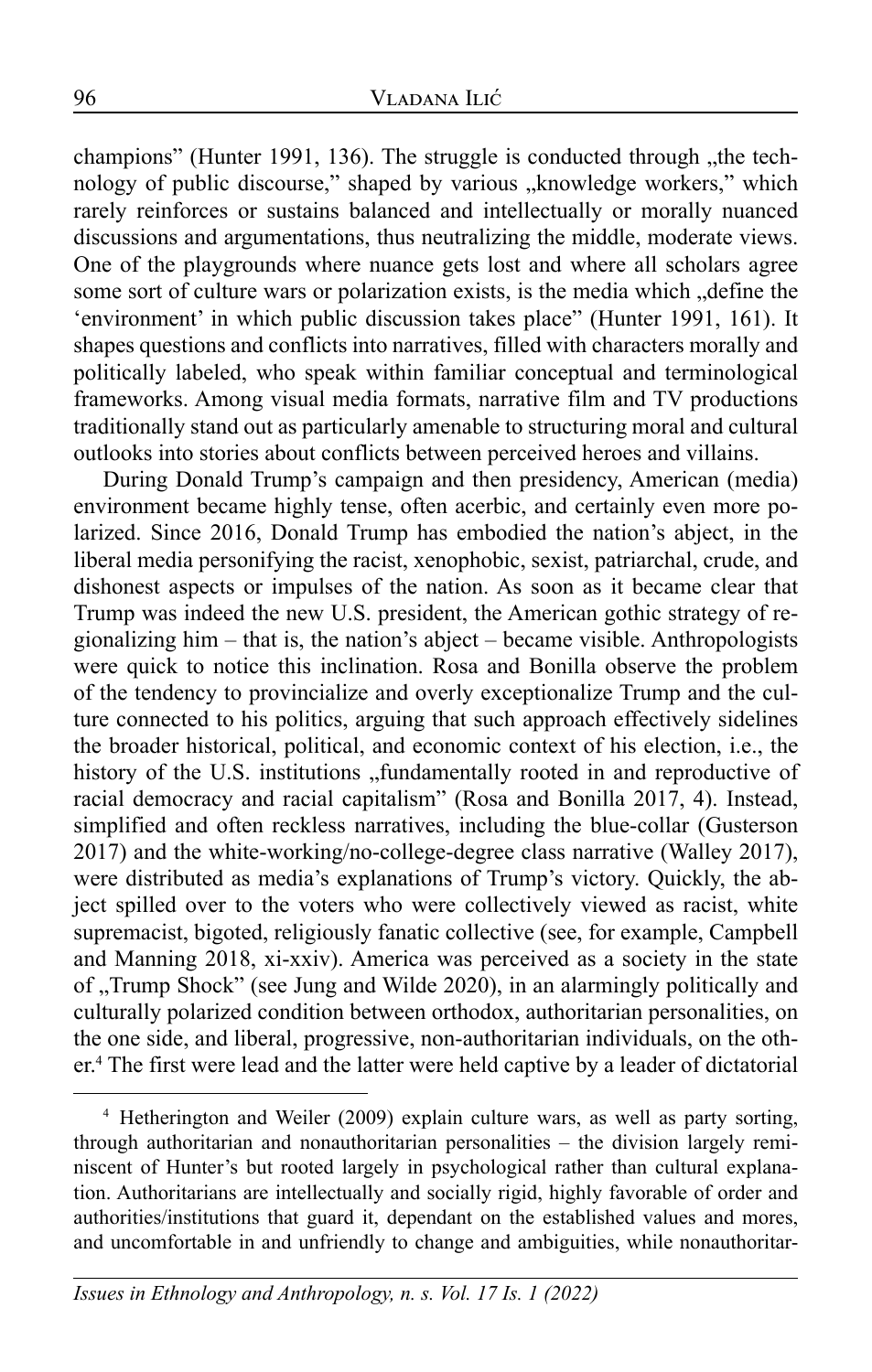tendencies who would harm, maybe even dismantle, American democracy.<sup>5</sup> In short, as it was recently estimated by Trump's successor, President Biden, it was "the worst attack on democracy since the Civil War."<sup>6</sup>

### HBO Culture and *Sharp Objects*' Ethnography

Among the liberal media, HBO has its own unique place. Although not a news channel, it does cover daily politics and news through its satirical shows hosted by controversial Bill Maher and effective John Oliver<sup>7</sup> known for their acidic satirization of the "Trump culture" (Gelfand, Jackson, and Harrington 2016). However, HBO's cultural position in the U.S. media environment is primarily marked by its original programs. HBO has accumulated significant and specific cultural capital during the past few decades, particularly through its narrative series productions, "as the queen channel of experimentation in narrations and storytelling" (Bourdaa 2014, 21). The shows are perceived as characterized by high-production value comparable to cinema, by authorship, originality, and

John Oliver, John Stewart's "apprentice" on *The Daily Show* (1999–2015), on HBO has been hosting his own satirical show *Last Week Tonight with John Oliver* since 2014. In popular media, Oliver has been praised as a formal innovator in TV satire (Wilkinson 2019) and an influential satirist with the power to "change the world" which has become known as the "John Oliver effect" (Holter 2016, Luckerson 2015).

ians are flexible and comfortable in fluid environments, highly motivated for acquiring accurate information, averse to ethnocentrism, and attentive to individual preferences (Hetherington and Weiler 2009, 33–47). According to the authors, political polarization is structured by authoritarianism, i.e., the intensity of the division depends on the level of authoritarians' perceived threat to (their) order, which determines when and what issues are going to become hot, i.e., contested.

<sup>&</sup>lt;sup>5</sup> Sachs, Jeffrey. 2018. "Trump Is Taking US down the Path to Tyranny." *CNN* July 24, 2018. https://edition.cnn.com/2018/07/23/opinions/trump-is-taking-us-down-thepath-to-tyranny-sachs/index.html.

<sup>6</sup> President Biden Address to Congress, *C-SPAN*. April 29, 2021. https://www.youtube.com/watch?v=G9HLaxzdlwE&t=5851s.

<sup>7</sup> Bill Maher and John Oliver are among the distinguished and very popular American liberal TV satirists. Before joining HBO in 2003 with the show *Real Time with Bill Maher*, the satirist had already established his name with an unconventional ABC talk show *Politically Incorrect* (1993–2002) which was eventually cancelled exactly because of a politically incorrect and "unpatriotic" comment about 9/11 terrorist attack (see Jones 2008, 179). "Whereas Maher proclaimed himself a libertarian with Republican sympathies when *Politically Incorrect* first aired in 1993, by the time he started his HBO talk show, his politics were largely anti-Republican and his persona had evolved into a presidential gadfly" (Jones 2008, 181).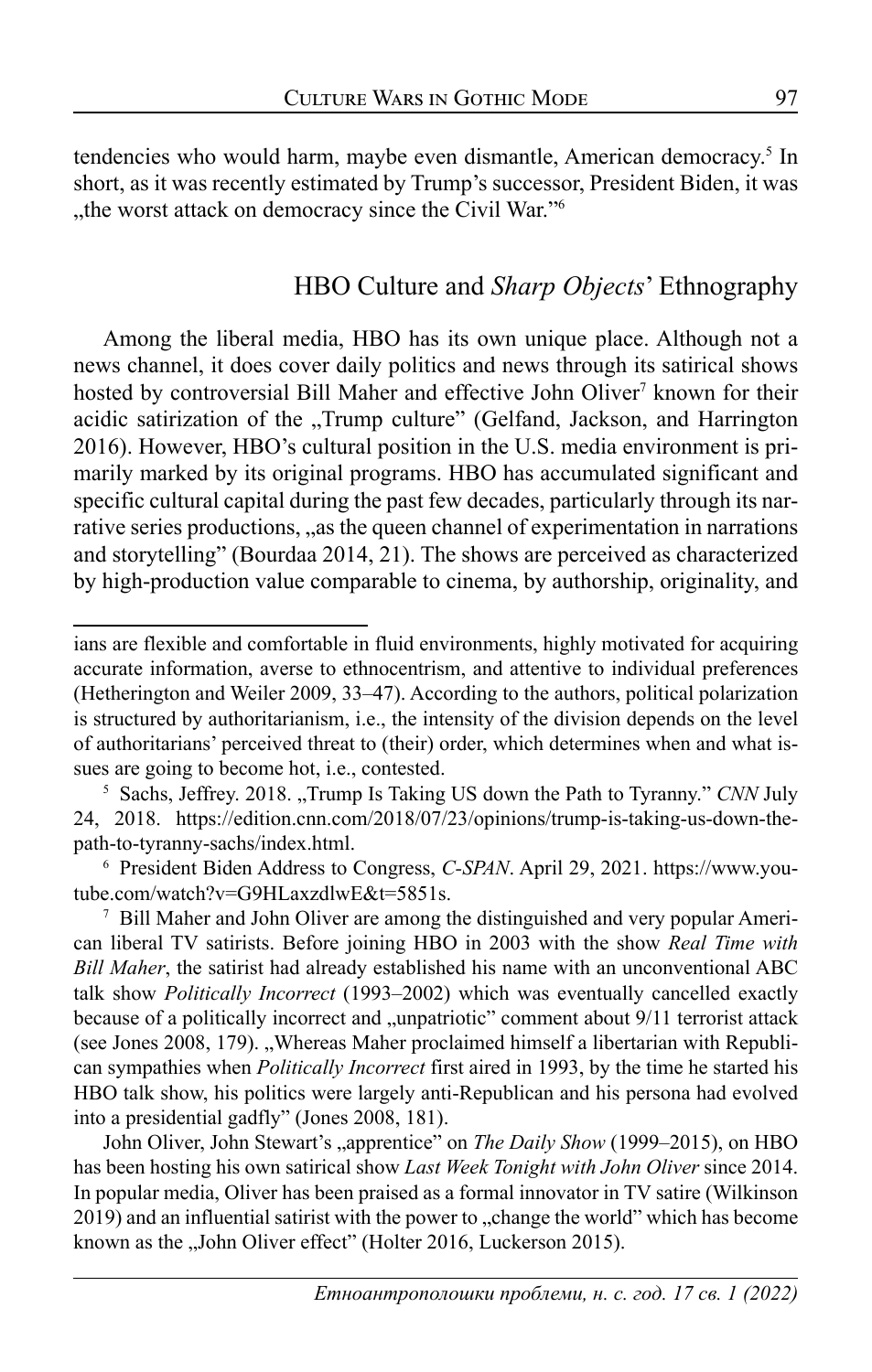thematic daring of liberal ethos. Some of their formal distinctions, compared to the network shows, include fewer episodes and limited runs; the episodes are longer (typically one hour) as they do not need to accommodate commercials – which also allows for a smoother, more cinematic editing. The originals air without being audience tested first and are initially only available through an HBO subscription (Akass and McCabe 2018, 6). In pursuit of justifying its 1996 logo "It's Not TV. It's HBO.," as Akass and McCabe (2018) observe, following Pierre Bourdieu, HBO has created an image of distinction through an interplay of *auteurs*, particularly writers upon whom freedom for their occasional idiosyncratic creative processes is bestowed, "cultural editors" – critics and award distributers who legitimate its productions as sophisticated, and the audience who is sophisticated enough to choose (through separate or additional subscriptions) to consume it.

HBO TV culture is not only "high culture" but also multicultural. It celebrates "passionate engagement" with "authentic" cultures like the one of post-Katrina New Orleans in its show *Treme* (Parmett 2015), and it has become one of the biggest supporters of community– and identity-based film festivals focused on themes of race, ethnicity, and LGBT rights (Akass and McCabe 2018, 10–11). Thus, HBO's distinction is based on the values of diversity and with it complementary tolerance, authenticity of cultures and identities, their creativity, individual and community engagement – that is, on the progressive worldview and its values. The subject of the analysis here, the show *Sharp Objects*, also gathered a team of distinguished individuals in the creative industry, belonging, in one way or another, to the liberal camp and contributing to the debate or the process of raising awareness about progressive worldview and its discontents.

HBO has already accumulated a production history of gothic shows, most prominently with *True Blood* (2008–2014) and *True Detective* (2014–2019) which "draw on the history, concerns and identity of the South" (Cherry 2016, 471). *True Detective*, wrapped in grotesqueries of Cajun folklore, explores not only a crime but also the history of its investigation in a small post-industrial Louisiana town. *True Blood* has been particularly noticed for its engagement with race, gender, and sexuality.<sup>8</sup> It is described by a critic as "big on allegory, and the tension about accepting vampires into society is an obvious play on civil rights in general, and gay rights in particular" (Bianculli 2008). *Sharp Objects* falls under this HBO production line, specifically under the "non-supernatural Southern Gothic" (Cherry 2016, 471).

<sup>8</sup> See Cherry, Brigid, ed. 2012. *True Blood: Investigating Vampires and Southern Gothic*. London: Bloomsbury Publishing.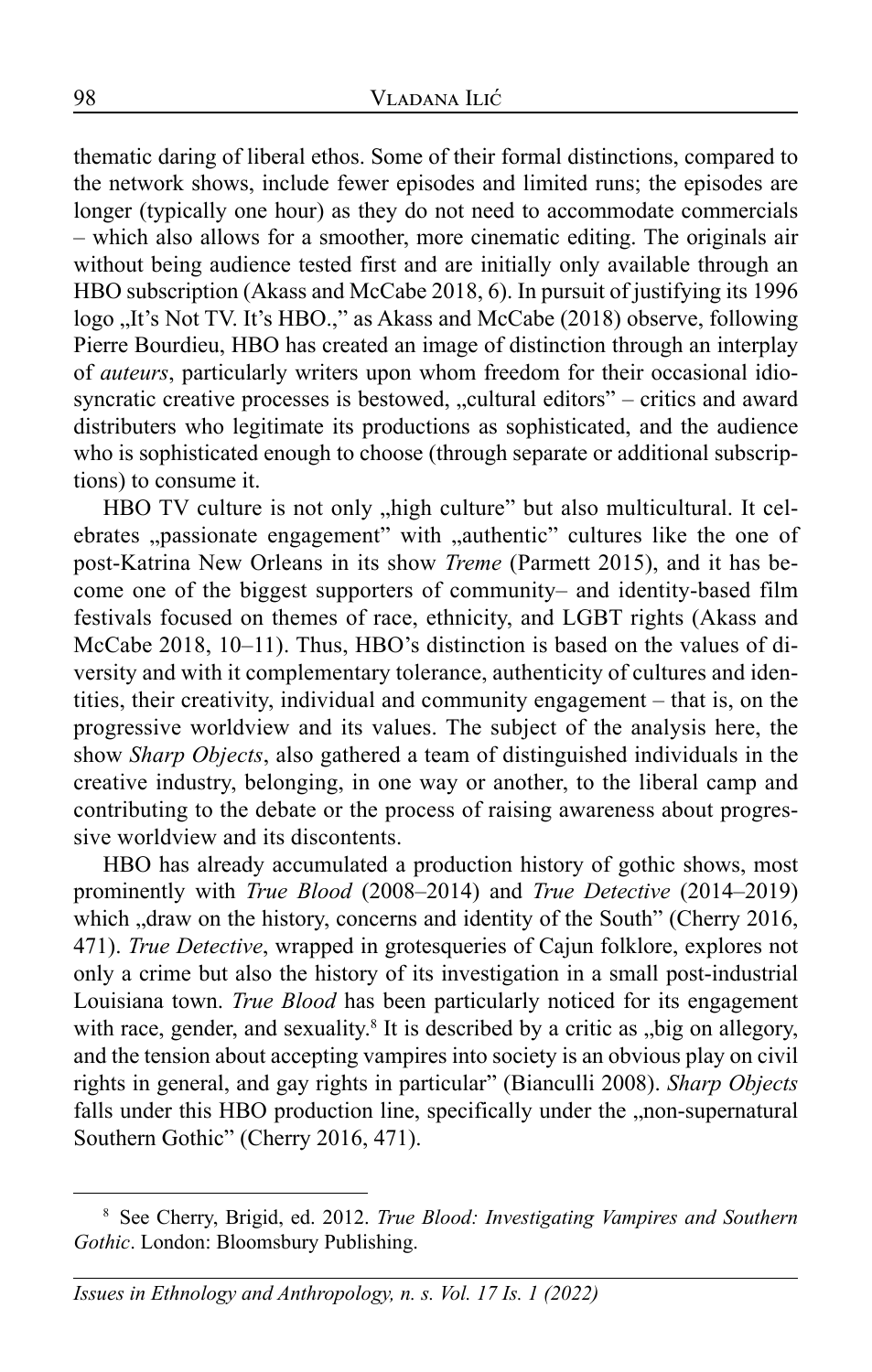*Sharp Objects* is a miniseries comprised of eight one-hour-long episodes which premiered on HBO in the summer of 2018. Each episode has a one-word title, suggestive of the episode's theme, in the following order: "Vanish," "Dirt," "Fix," "Ripe," "Closer," "Cherry," "Falling," and "Milk." The show is based on the 2006 debut novel of the same title by Gillian Flynn, in 2018 already well-known for her subsequent novels *Dark Places* (2009) and especially *Gone Girl* (2012), both adapted for film under the same titles in 2015 (dir. Gilles Paquet-Brenner) and 2014 (dir. David Fincher) respectively. Flynn's novels fall under a mystery-thriller genre and are known for dark and damaged female protagonists, which is in various opinion pieces often described as Flynn's particular feminist expression. According to some of them, Flynn astutely  $C$ ,  $co$ -opt $[s]$ the exploitive trend of battered women in literature" and provides her angry heroines with a space for liberating themselves from a "presumed male authority" (Rothkopf 2012), while also "benefit[ting] from a trend in feminist cultural criticism" through "representations of the 'messy' lives of 'flawed' women [which – the representations] are celebrated as indications of a multifaceted (and maybe even 'radical') portrayal of the gender" (Oyler 2018).

Besides Flynn, Marti Noxon is one of the show's main writers (as well as the series creator), known for her work on the shows *Buffy the Vampire Slayer* (1997–2003) and *Dietland* (2018), as well as for her long-lasting interest in the themes of womanhood and its burdens, but only since recently highly sought after – since  $\theta$ , the culture caught up with her" and Hollywood became more open for telling such stories (Gilbert 2018) in the wake of *#metoo* movement. All the episodes are directed by Jean-Marc Vallée, considerably awarded Canadian filmmaker, probably best-known for his film *Dallas Buyers Club* (2013) based on a real-life AIDS patient and his struggles with it in the late 1980s when little was known and understood about the disease and its treatments. The film won three Oscars and was nominated for another three.<sup>9</sup> Vallée's previous collaboration with HBO was directing the first season of the show *Big Little Lies* (2017) – a crime melodrama about five women and their tumultuous but eventually mutually supportive relationships. It reaped four Golden Globes and eight Primetime Emmy Awards.<sup>10</sup>

*Sharp Objects* also won a Golden Globe and was nominated for another two; it also received eight Primetime Emmy Awards.<sup>11</sup> Review aggregators witness very favorable both critical and audience reception.12 *Sharp Objects* is seen to

<sup>&</sup>lt;sup>9</sup> See https://www.imdb.com/title/tt0790636/awards/?ref\_=tt\_awd.

<sup>&</sup>lt;sup>10</sup> See https://www.imdb.com/title/tt3920596/awards/?ref =tt\_awd.

<sup>&</sup>lt;sup>11</sup> For the full list of nominations and awards, see: https://www.imdb.com/title/ tt2649356/awards?ref\_=tt\_awd. 12 The show's average rating on Rotten Tomatoes is 92% and on Metacritic 78%,

while the users' is equally favorable: 82% and 8.2 respectively.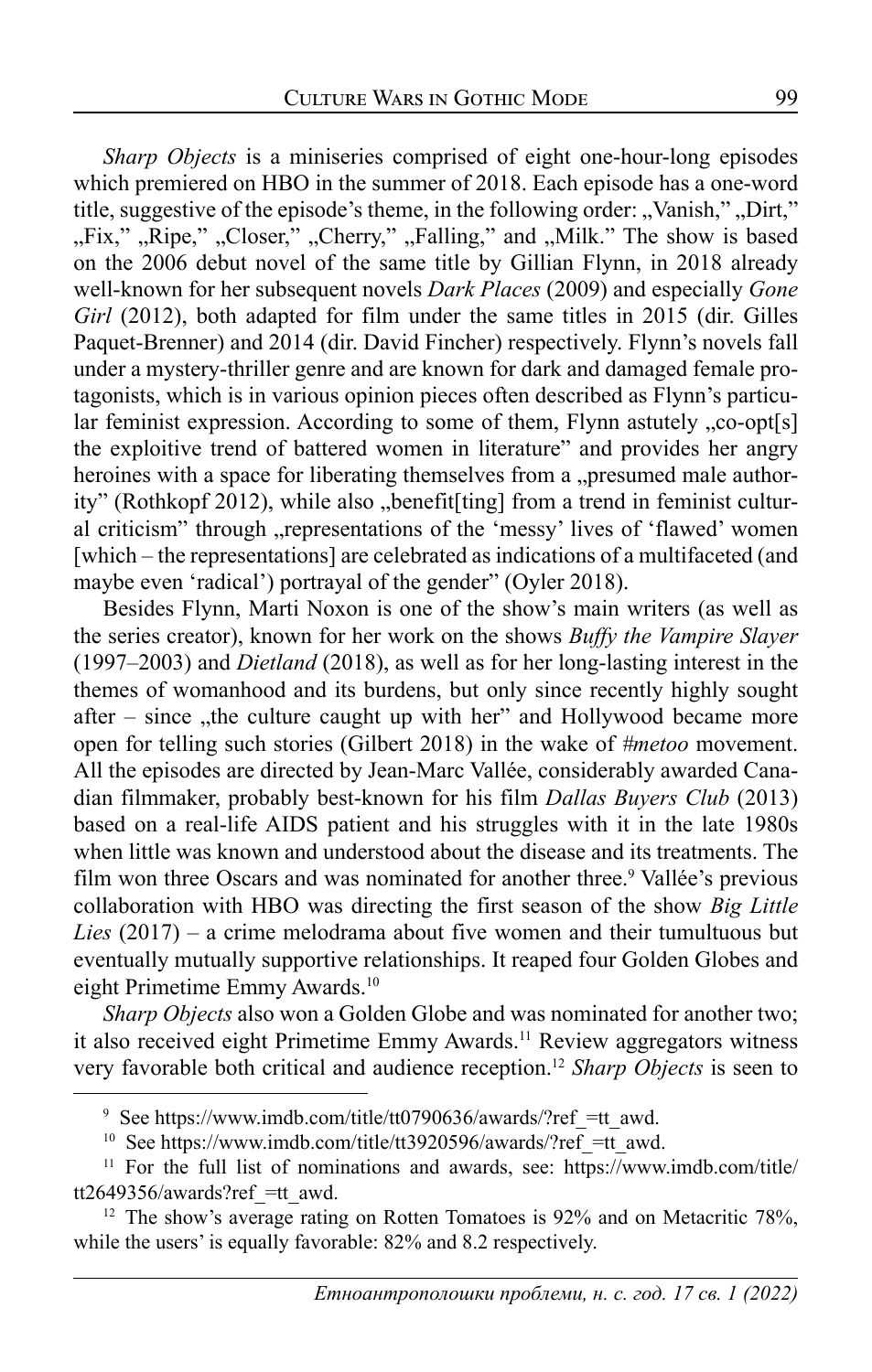be "Southern Gothic for the 21st century, probing the grim heritage and often squalid reality of small-town America" (Gilbert 2018a), "a mesmerizing southern show" that "cuts slow but deep" (Poniewozik 2018) while its heroine "weaves a palpably dark parable about history's impact" whose story reveals "how failing to confront its lasting damage traps us" (McFarland 2018). One of the rare negative reviews observes that in her rendition of the novel and deployment of Southern Gothic motifs, Marti Noxon "doesn't spoon her antebellum gravy, she ladles it" (Garvin 2018).

#### Plot Summary

*Sharp Objects* tells a story of Camille Preaker (Amy Adams), a journalist in her early 30s, an alcoholic, smoker, and a cutter,<sup>13</sup> residing in St. Louis, Missouri. The story begins when her editor and boss at the *St. Louis Chronicle*, Frank Curry (Miguel Sandoval) assigns her to travel to her hometown Wind Gap (a fictional town in the south of Missouri) to cover the ongoing investigation about two murdered teenage girls. Although unwillingly, Camille returns to her hometown from which she fled years ago: to her home house – a Victorian-style mansion famous for its ivory-tiled master bedroom, and to her family – her mother and Wind Gap's matron Adora Crellin (Patricia Clarkson), her stepfather Alan Crellin (Henry Czerny), and her teenage half-sister Amma (Eliza Scanlen). The family mansion is also the place where her beloved first half-sister Marian (Lulu Wilson), Adora and Alan's first child, died at a young age. Upon her arrival in town, Camille comes across the other main characters of the story: Wind Gap's police chief Bill Vickery (Matt Craven), detective Richard Willis (Chris Messina) who came from Kansas City to assist with the investigation, and Jackie O'Neill (Elizabeth Perkins), the family's longtime friend and a member of Adora's socialite circle.

Camille begins with her investigation by interviewing the girls' family members, particularly the two prime suspects: Bob Nash (Will Chase) – the father of the first victim, Ann, and John Keene (Taylor John Smith) – the brother of the second one, Natalie. She faces resistance and sometimes straight-out interference, most prominently from the Chief who is unwilling to share any information, and from her mother who finds her daughter's disturbing the town's mores unseemly (e.g., Camille's taking notes during Natalie's funeral). With the Detective, however, Camille ends up developing a sexual relationship, and the Detective himself ends up investigating not only the current crime but also Camille's, and consequently, the Crellins' past. By visiting clinics and going through hospital records, he discovers that Adora suffers from Munchausen

<sup>&</sup>lt;sup>13</sup> Among the words cut on her skin are also the titles of the episodes.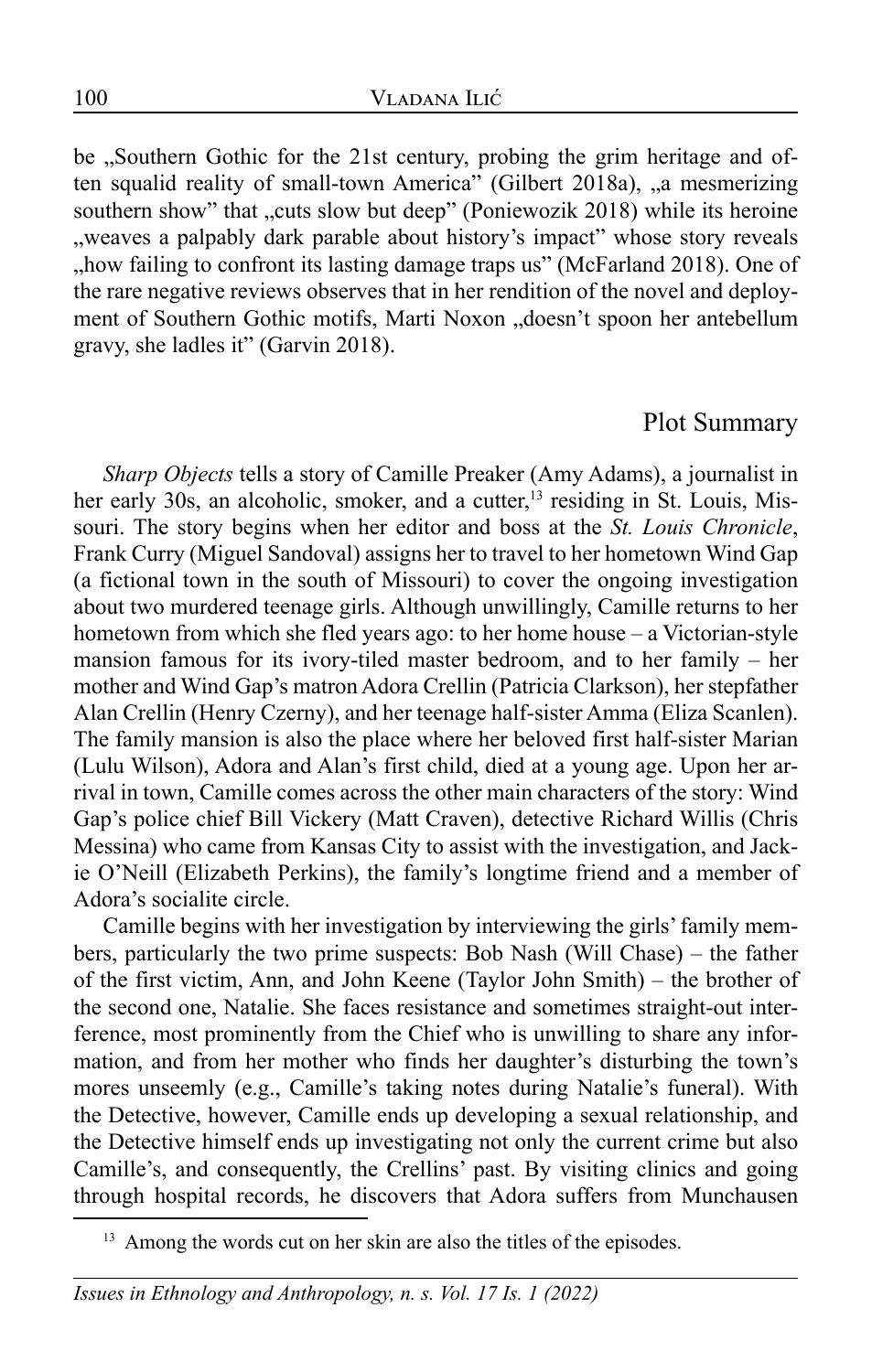syndrome by proxy (MSBP),<sup>14</sup> which explains Marian's mysterious illness and death, and which seems to be happening again with Amma. He also learns of Camille's earlier self-hospitalization due to suicidal tendencies, as well as of her hospital roommate who eventually succeeded in killing herself.

Meanwhile, John's girlfriend Ashley (Madison Davenport) provides the police with enough evidence to arrest John. Camille finds John before the police in the Mexican part of the town. After having an intimate chat, during which John also admits to not killing his sister, Camille and John have sex in a motel room. The Detective and the Chief break in, arrest John, and leave Camille behind. Although angry at seeing them together, the Detective leaves the hospital records to Camille. Utterly disturbed, Camille phones Curry with the news and goes back to the house. At seeing Amma already too frail under her mother's treatment, Camille puts on an act of being sick in order to derail her mother's caring attention to herself and away from Amma. Just before Adora's medications take their fatal toll on Camille, the police, led by Curry, arrive and arrest Adora. They also find bloody pliers in her kitchen, and Adora gets charged with murdering the girls, too.15 Camille and Amma recover in a hospital.

The last sequence of the story shows a good-spirited montage sequence of Ama moving with Camille to St. Louis, glimpses from Adora's trial, Camille taking Amma to visit Adora in prison, and of Amma's new girlfriend Mae (Iyana Halley). It is followed by a cheerful dinner party at Curry and his wife Eileen's (Barbara Eve Harris) where Curry also adamantly approves of Camille's last draft on the Wind Gap story. Some days later, however, Camille finds a tooth in Amma's dollhouse<sup>16</sup> and realizes that its entire "ivory floor" is made up of teeth crowns. Amma enters the room and at seeing Camille, repeats the sentence already heard quite a few times throughout the show: "Don't tell mama." The show cuts to the credits, but after about 40 seconds, a very short, fast-paced, violent montage sequence is interpolated showing Amma killing Ann and Natalie with the help of her two girlfriends, and Mae on her own. At the end of the credits, a short shot shows Amma as the Woman in White disappearing into the forest.

<sup>16</sup> Amma's dollhouse is a minute reconstruction of Adora's mansion. Throughout the show we see Amma playing with it and planning renovations of it which mirror the actual ones. She brings the dollhouse with her to St. Louis.

 $14$  MSBP is  $\mu$  mental health problem in which a caregiver makes up or causes an illness or injury in a person under his or her care, such as a child," and in such case it is considered a form of child abuse. The abuser/caregiver is believed to be regaining a sense of control over his or her life and increased self-esteem, especially through the attention he or she is given by the doctors, nurses, and the community. See https://www. uofmhealth.org/health-library/hw180537#:~:text=Munchausen%20syndrome%20 by%20proxy%20(MSBP,child%20abuse%20or%20elder%20abuse. See also https:// www.ncbi.nlm.nih.gov/pmc/articles/PMC5875173/. 15 Both victims were found with their teeth extracted.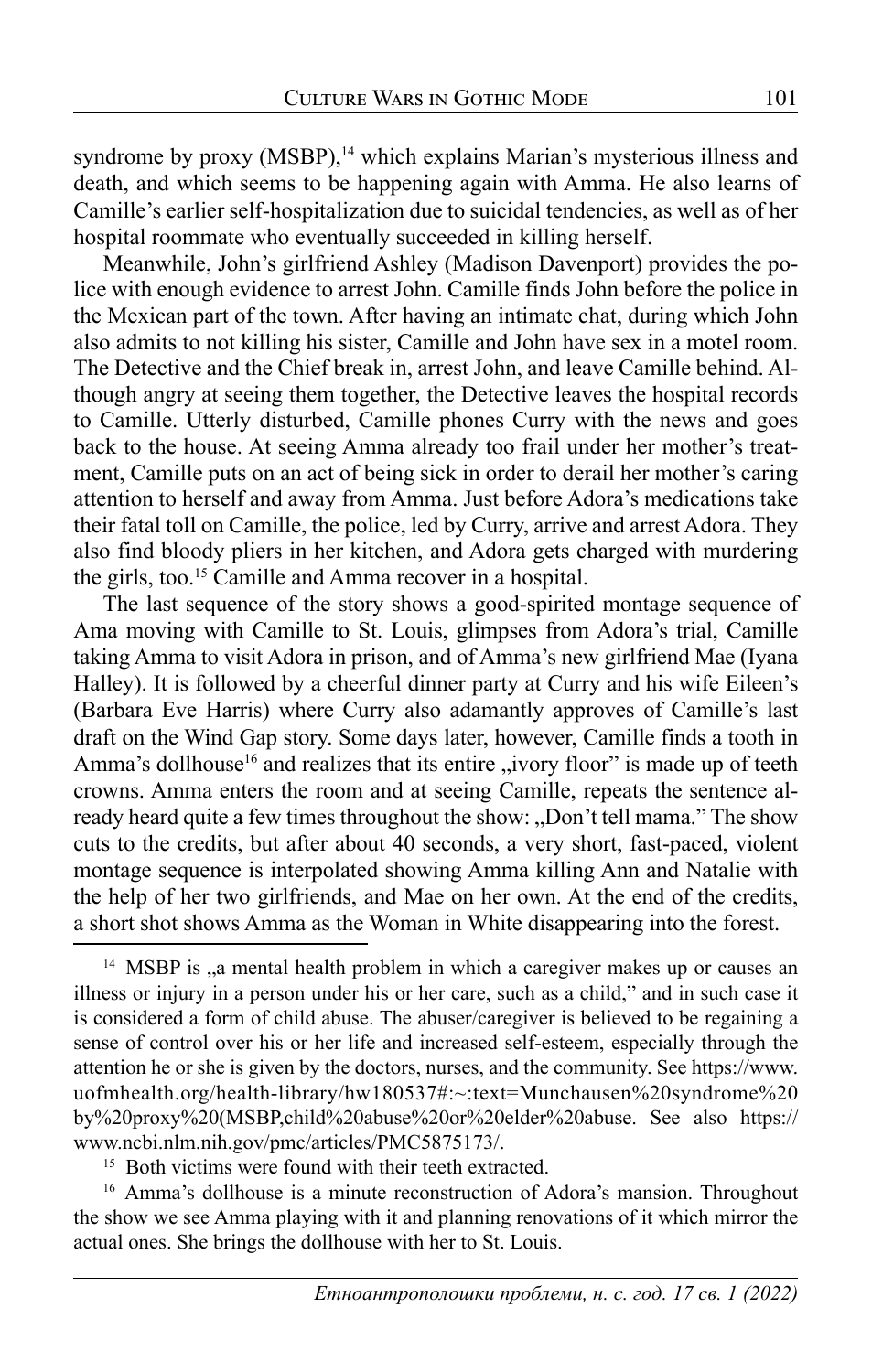### *Sharp Objects*' Cultural Geography and Its Inhabitants

The story of *Sharp Objects* unfolds in Missouri – the state characterized by sociocultural and political sentiments of a "border state"<sup>17</sup> since the Missouri Compromise  $(1820)$ .<sup>18</sup> Besides marking the conjuncture between the nation's cultures and politics of the North and South, it also represents a historical connection between its East and West, signifying the eastern terminus of American westward expansion.19 Within its borders, Missouri has been a site of dynamic sociocultural and economic intersections and tensions: liberal and conservative, Democratic and Republican, urban and rural, with the Republican leaning dominant in the  $21<sup>st</sup>$  century.<sup>20</sup>

In the show's narrative the cultural poles are sharply designated through the parameters of north-south and urban-rural. Camille lives in St. Louis, Missouri's largest city and its commercial and cultural hub. The protagonist's progressive political and cultural standing is designated in the early minutes of the first episode by two big posters hanging in her apartment: an iconic Barack Obama "Hope" poster symbolizing faith in America's progress and the poster of the feminist icon from the '60s, Gloria Steinem, with her quote: "We are the women our parents warned us against, and we are proud," symbolizing liberal renunciation of conservative idea of womanhood.

The progressive optimism is unambiguously embodied in Frank Curry – white middle-class, middle-aged, good-hearted man, with unthreatening white hair and beard wrapped around his oval face. Frank is not a racist – his wife Eileen is black, not a patriarchal conservative – his wife is his partner, always present during his phone calls with Camille as an emotional comrade in the process of seeing Camille through, and not a cold capitalist – as Camille's boss, he is more of a fatherly figure, understanding and supportive, rather than a professional superior in demand of a "big story." He is what Carrie Tirado Bramen describes as a nice person: decent, good-natured, and well-meaning. Frank's decision to assign the Wind Gap story to Camille emerges from his best of intentions for her – to heal and to become a good writer. His fatherly affection is expressed through his addressing her as Kiddo or Cubby. In one of the early episodes

<sup>17</sup> https://www.britannica.com/place/Missouri-state.

<sup>&</sup>lt;sup>18</sup> Missouri Compromise, by which the state joined the Union as a slave state, marks an event important in tracing the antebellum and abolitionist history leading to the final clash between the North and the South – The Civil War. See https://www.britannica. com/event/Missouri-Compromise.

<sup>19</sup> See https://www.britannica.com/topic/Gateway-Arch.

 $20$  For example, after the Clinton administration left the office, Missouri has consistently voted Republican in general elections. For details on different electoral outcomes, see https://www.sos.mo.gov/elections/s\_default.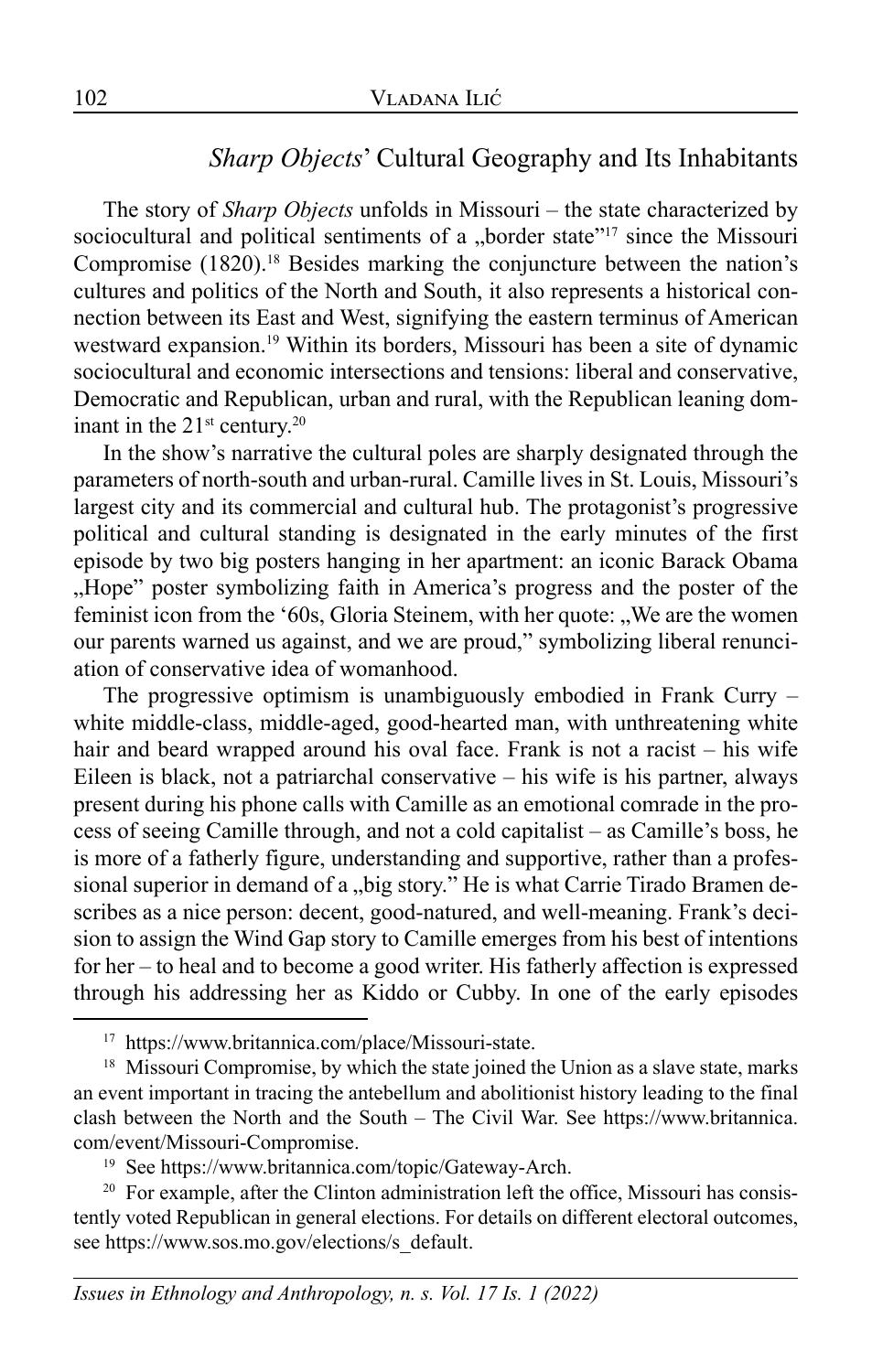which depicts Frank and his wife, we witness a disagreement in which Eileen tells him that he "can't solve all the problems of the entire world," indicating his "history" of being helpful. Therefore, his niceness is not connected only to Camille; it is his mentality. Frank is authoritative when required without being authoritarian. He possesses a sense of humor which is sensitive not to offend, skilled at soothing a quarrel, and characterized by the capacity for self-mockery. It reveals a person, as Daniel Wickberg describes the moral capital embedded in the understanding of the sense of humor in American culture, of a balanced character, capable of seeing different viewpoints, and of avoiding extremes; his sense of humor makes him a "tolerant relativist" (Wickberg 1998, 97, 106).

South of St. Louis is fictional Wind Gap – "at the bottom of Missouri, Bootheel, spittin' distance from Tennessee," as Camille informs Frank. Wind Gap is, then, as south as one can go in Missouri, located in Bootheel area, a "dangling" part of the state characterized by "a Southern-style agricultural economy and society."21 Camille describes it as very small, with hog butchering as only industry, so , you got your old money and your trash." When Frank asks her which one she is, Camille responds, "Trash. From old money." Camille's first description sets the "tacit national consensus" of the South as "a heaven-and-hell diptych of social types: sleepwalking belles and gentlemen of the Old South, and rampaging crackers and hillbillies of the Benighted South" (Graham 2007, 335). It evokes the image of the nation's traditional burden of the feudal, classist South hampering the Enlightenment America's progress and its middle-class social and economic mobility. The following Camille's claim irons out the heavenly pole of the diptych, fusing all into trash.

Once in Wind Gap, we witness a desolate, ghost town, filled with heat, sweat, and liquor. The town's pale, worn out posters, murals, and graffities, including the posters of Bill Clinton's presidential campaign, seem to suggest the town's life has stopped since Missourians began voting Republican, and reduced it to "guns and meth and pigs," as the frustrated detective from Kansas City observes. The town's social segregation follows typical economic, racial, and cultural patterning. The old money, represented most prominently by Adora's plantation-era-style mansion, is located away from the town's center, surrounded by large lawns, and gated by a passcode. White trash is situated at the margin of the town, breeding kids with guns and sick mothers on meth and welfare, as shown in the second episode when Camille visits the Capisis home to investigate the eight-year-old boy's claim that "the woman in white" took the girls. When Camille confronts chief Vickery for dismissing the Capisi boy's testimony, we learn – or are at least pushed to reflect upon the possibility – that his testimony is deemed unreliable not only because it invokes local folklore, but also because of his family's social and economic standing in the community: his

<sup>21</sup> https://www.britannica.com/place/Missouri-state.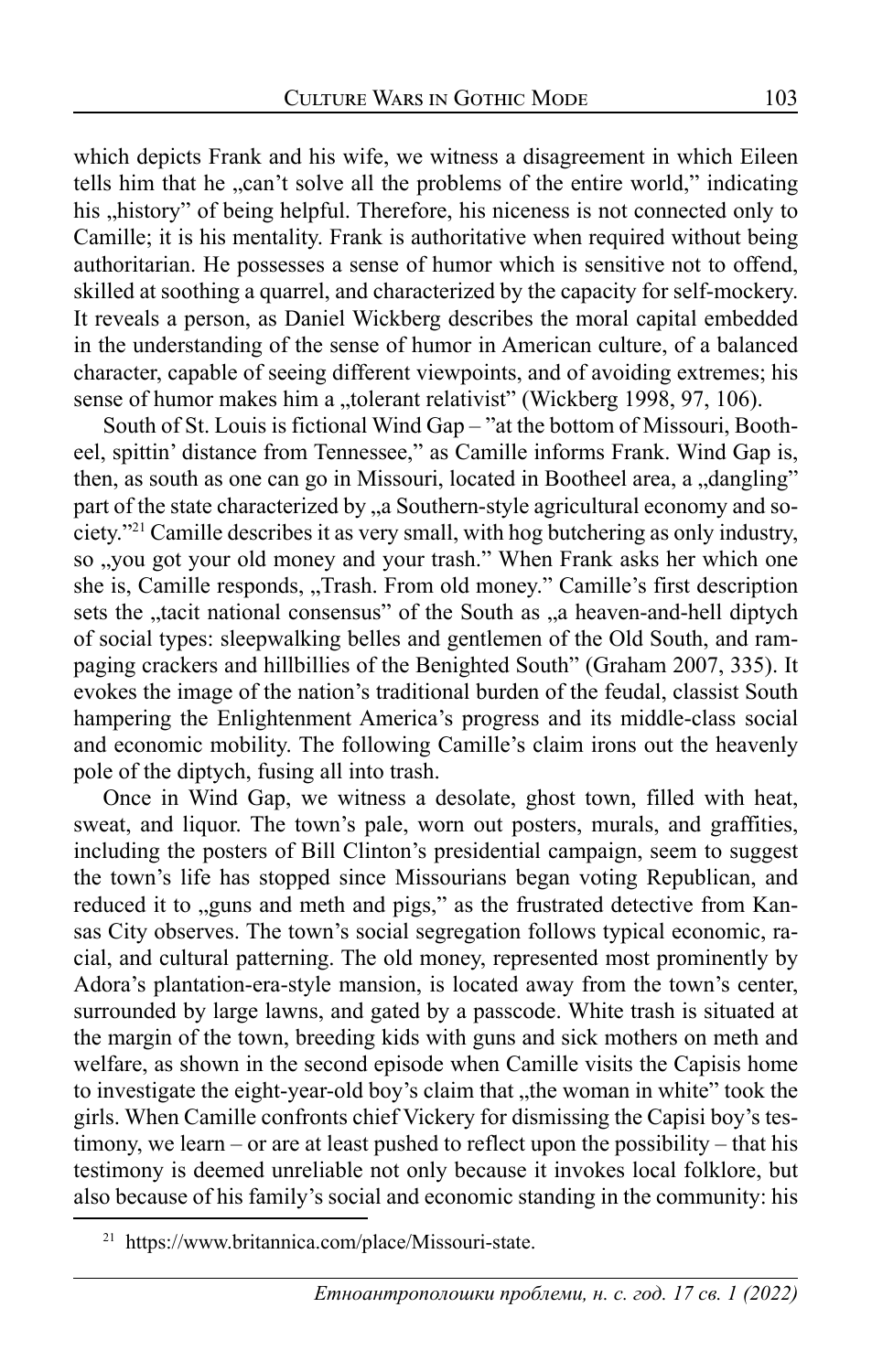father is a factory worker and his mother a minimum-wage worker on Adora's pig farm. Even further away, next to the railroads is Bean Town, the Mexican area, "smelling of blood and piss," as a Wind Gap bar owner informs us. For the "city" characters, however, Bean Town turns out to be a place of solace and a safe space where Camille and John can discuss Wind Gap's gender stereotyping and reach deep intimacy.

The conservative and regressive values and mores of Wind Gap's close-knit community are clarified through its inhabitants and their interactions with the "big city" visitors. The representatives of urban values, who also serve as dramaturgical means for revealing, by contrast, Wind Gap's orthodox, rural ones, are detective Willis and John Keene, both coming from the cities north or east of Wind Gap (Kansas City and Philadelphia, respectively). Neither can integrate within the community, and both are the only ones $22$  with whom Camille develops an intimate relationship. Detective Willis faces steady resistance from chief Vickery and gets increasingly frustrated by the townspeople's ,, sugary passive aggression." John Keene (as well as his family), as Camille notices early on, is ", not your typical Wind Gap fare." His family is not fully integrated in the town community, as we overhear John's cheerleader girlfriend Ashley whispering at his sister's wake. His culture of open grief, tears, and emotionality sharply stands out from the town's conservative toughness and "men don't cry" culture, which in the eyes of the community makes him suspicious and leads Camille's high-school girlfriends to view him as "sorta gay" and possibly incestuous. The outsiders, especially coming from big cities and their urban cultures are perceived as different, and therefore threatening.

Although reduced to a few characters, the status of the blacks in *Sharp Objects*' cultural geography is differently represented in its south and north. Wind Gap's blacks are narratively and culturally marginalized to Adora's housekeeper Gayla (Emily Yancy) and Camille's old high-school friend Becca (Hilary Ward). Both of them show an "amor fati" disposition, a functional peace with their sociocultural positions and their histories. When Camille asks Gayla why she remained in Adora's employment all these years alluding to the difficult working conditions under her mother's authoritarian mentality, Gayla responds, in a peaceful if not acquiescent tone, that her choices in Wind Gap are domestic work or the hog farm, and she does not like pigs. "Besides," she concludes, "Miss Crellin's bark is worse than her bite." Quite analogously, when Camille asks Becca why she is being nice to her since they (all the other white girls in their cheerleading crowd) were "bitches" to her in high school, Becca responds: ", You were better than most," adding that she understood Camille was "going", through a lot" dealing with the family tragedy, thus effectively mitigating her

<sup>22</sup> Besides, of course, Camille's half-sister Amma.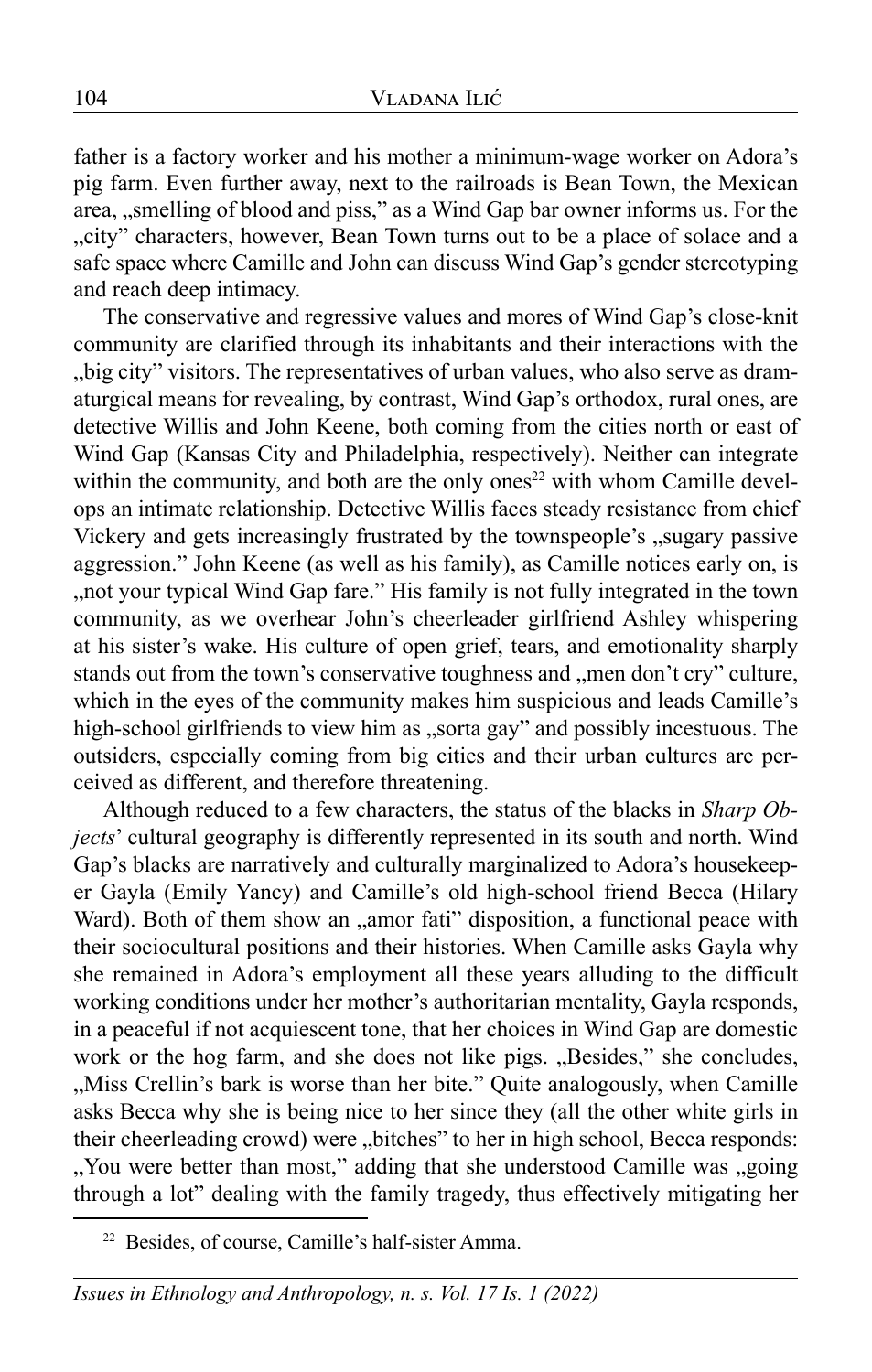behavior. Earlier that day, Becca also relates to Camille that she set the bar low for herself already back in high school, so there is , no way to go but up."

Up north, in St. Louis, African Americans are represented as integrated and active members of the society. Most prominently, it is depicted through an interracial marriage between Frank and his wife Eileen. In recurring scenes of the phone calls between Frank and Camille throughout the episodes, Eileen is always present as a rational and reasonable but also sensitive and caring partner, who performs a sort of a non-authoritarian, supportive authority to Frank and a caring friend to Camille. Mae, Amma's new girlfriend in St. Louis whom we meet in the last episode, is cheerful and agile, and free to foster her ambitions ,,in politics or journalism." Visually, the integrated urban society is shown in the last episode's dinner scene at Frank and Eileen's in which we watch a multiracial "family" at the table, laughing and conversing. This comes as a sharp contrast to Adora's family dinner we saw at the beginning of the same episode for which we know was served by a black maid and during which Alan discusses Missouri's effectiveness in executing capital punishments while Amma is sitting in her white bedgown, sickly from Adora's medicine, with a chaplet on her head impersonating, as she tells us, Persephone.

Wind Gap's family values and notions on sexuality are also deeply conservative. Already in the first episode do we learn about the community's homophobia: firstly, from the same bar owner, Camille's age peer, who informs her that they "don't really get that type around here anymore," and later from the father of one of the victims, Bob Nash, who thinks , a faggot did it 'cause he [the killer] didn't rape her." The "Pity Party" – girls-only-get-together of Camille's old high-school girlfriends and former cheerleaders, reveals Wind Gap women's intimacy rituals when they watch an old girl flick, cry together, and confine about their marital problems. We learn that the young mothers of Wind Gap follow the Bible's dictum of multiplying and, ,,not allowing feminism to tell them what to do with their families," believe the ultimate women's purpose is in becoming mothers and caring for their households. The entire scene is visually represented from Camille's point of view at an obvious camera as well as cultural distance, filled with cutaways between her pouring more wine which paint a provincial, kitschy household paraphernalia: artificial fruit, porcelain ballerinas, tacky picture frames. Joined to this point of view is Becca who does not fit in nor follows the Wind Gap's feminine mystique. Although sexuality is officially confined to the marital and private relations, just like liquor is hidden in sugary cocktails and sweet teas, sexual deviancy – rape, impotence, strange masturbation habits, old sheds with pornographic images – is hushed in Wind Gap's whispers and gossip and its woods and swamps. In the episode four, Camille even gives a tour to detective Willis of the Wind Gap woods and creeks and its sites of sexual or sex-related crimes, tragedies, and violence.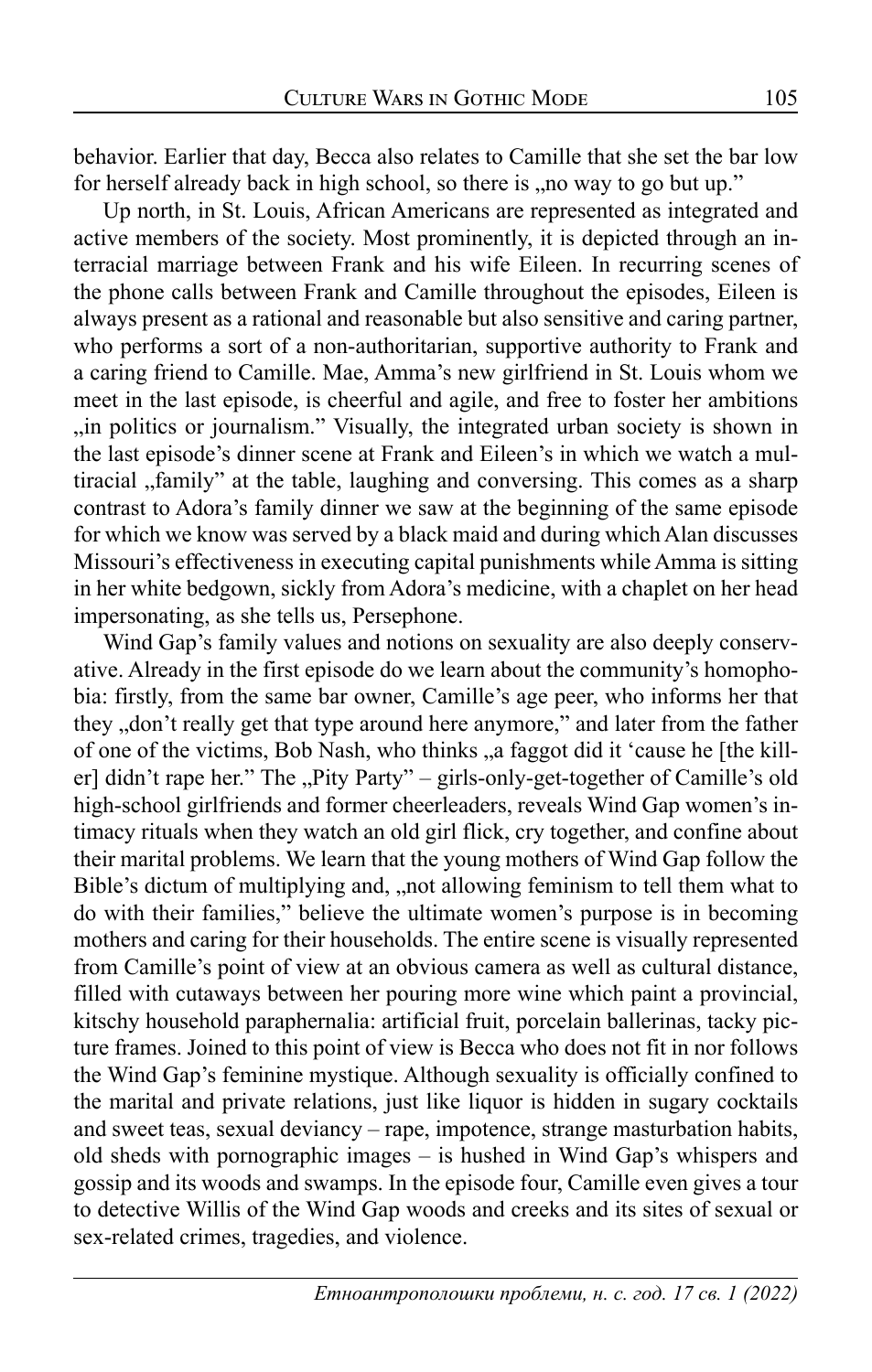Wind Gap's "Southernness" is cemented in the fifth episode, dedicated to the town's local Confederate holiday Calhoun Day which commemorates the town's founding and celebrates , what is unmovable about this place," as Adora's husband observes. At the beginning of the episode, Frank asks Camille for a new installment of the story which would explain what is wrong with that town. When Camille says it cannot be described within the 800-word limit, Frank advises her to paint a "big picture" on "rotting America, fall of Rome stuff." When Camille tells him that it is closer to "the fall of the South" with her mother's lawn littered with the Confederate flags, Frank enthusiastically encourages her to "milk the shit out of that cow." And so Marti Noxon<sup>23</sup> milks Wind Gap's classist, racist, and sexual pathology.

The Calhoun Day barbecue-and-beer celebration is traditionally hosted by Adora – as she is the Calhoun descendent, and at Adora's home, that is, on its lawn, since barely anybody is allowed to enter the house. The class division between the guests is indicated during the morning preparations when Adora gives directions to her housemaid that "Anything with fleur-de-lis is gonna be dining-room service,  $(...)$  And of course, anything past the tents is plastic ware." The housemaid is black, and the guests are, as expected, all white.<sup>24</sup> However, when Detective Willis asks Camille if this Calhoun Day is some kind of a "Confederate pride," she tells him that they do not use the C-word in Missouri. "Silent racism is the best," concludes Willis. Camille then goes on to explain the story behind the celebration – the one dramatized and traditionally performed by high-school children on Adora's lawn stage. Zeke Calhoun, "our founding pedophile," was a Southern soldier married to a Union-family "child-bride" Millie – Camille's "great-great-great-grand-victim or something." One day, the Union soldiers attacked her, but she refused to give up her husband even at the price of being tortured and eventually losing her baby. In order to emphasize the Wind Gap's depravity, Camille adds that "it's how she resists that people in this town just love" – tied to a tree, raped, and violated. Wind Gap's sadistic voyeurism is visually confirmed minutes later when, during the scene of rape performed on stage – by high-school children, a cut-away shows a group of men – mostly the Pity Party women's husbands – removing their sunglasses and staring at the stage with increased interest and satisfying laughs.

Chief Vickery is among Wind Gap's relatively moderate characters.25 He has the Wind Gap's values and mores internalized as his common sense which he

<sup>25</sup> Another one is Jackie O'Neil who, although a local wealthy, always more or less drunk, spinster who does not shy away from gossip and pricky remarks, is also "sweet, the only woman genuinely nice" to Camille – as she tells detective Willis.

<sup>&</sup>lt;sup>23</sup> Calhoun Day is not part of the novel; it was added by the show's writers. See https:// www.thewrap.com/sharp-objects-marti-noxon-says-calhoun-day-started-as-a-joke/.

<sup>&</sup>lt;sup>24</sup> Although in one of the wide shots of the crowd gathering a black man can be (barely) discerned.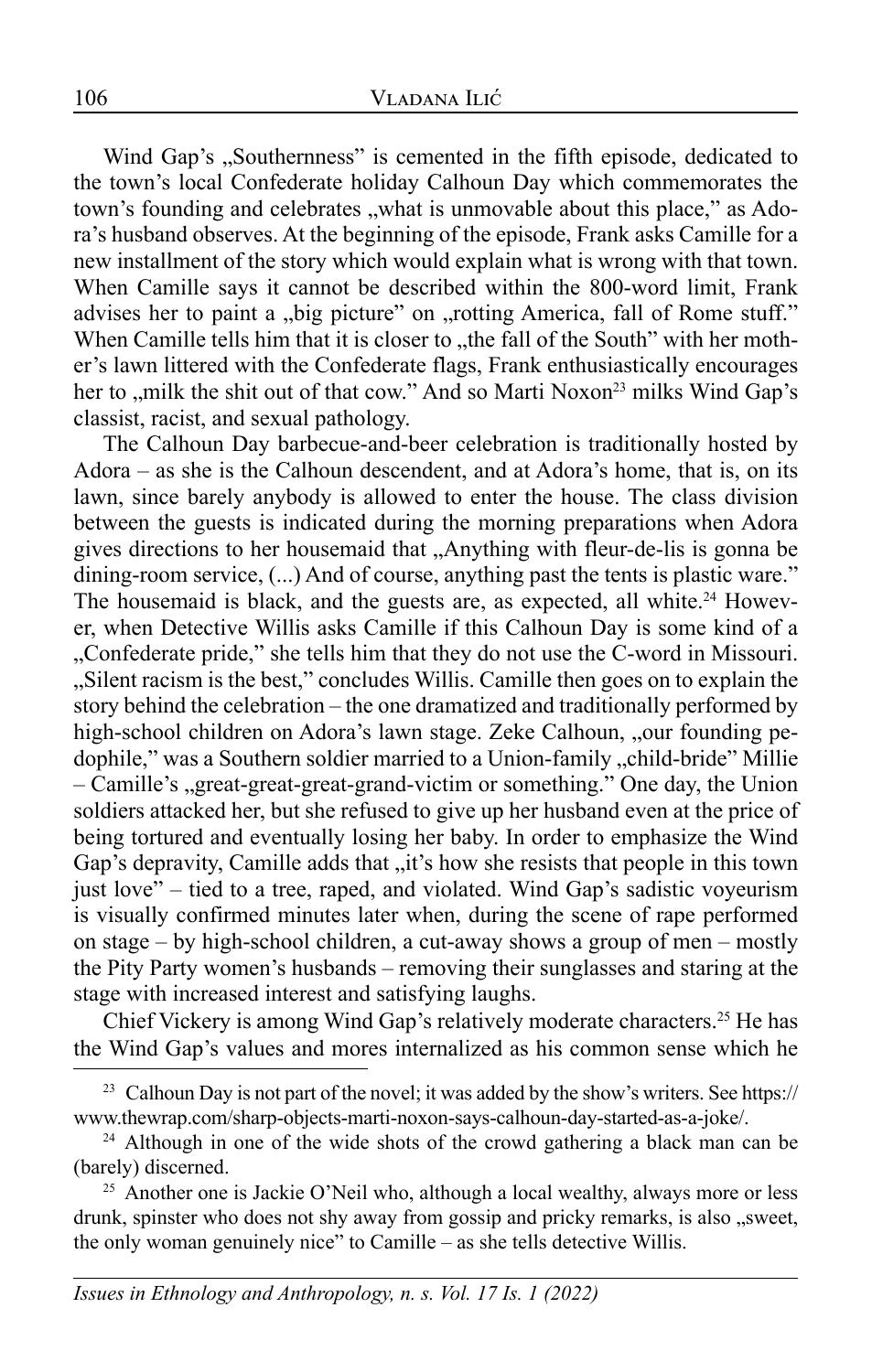follows in his investigation. He acts as a guardian of the town, unwilling to share information about the case with Camille out of fear for having his community, already known as "hog killers," also labeled as child killers in St. Louis. His common sense quickly dismisses little Capisi boy's testimony as local folklore and unreliable, makes him suspect a Mexican of committing the murders rather than investigate the local community, and arrest the "weirdo" John Keene maybe too hastily. He also carries traces of the "enlightened" Southern sheriff described by Allison Graham – the character developed in the popular representations of the South in the 1960s (Graham 2007, 344–346). As his fictional ancestor, he is overall peaceful, ethical, not overweight, does not chew tobacco, and primarily armed by his common sense (cf. Graham 2007, 345). Vickery's ethics, however, is based on the loyalty to his community and its established hierarchy – the old money above the law. The Southern sheriff character, as argued by Graham, had a role of redeeming the Southern lawman – and by extension, American law, and thus suggesting that the system was working, whereas bad apples were assigned to the violent rednecks (Graham 2007, 346). In this case, Vickery's redemption is strongly conditioned by Frank's agency who had to come down to Wind Gap and "nearly bust the station door down," as detective Willis informs us, in order to have him sent to Adora's. Although not represented as an aggressive or openly crooked, tobacco-chewing villain, Vickery remains a dispassionately despised character, limited by his tribal ethics in executing law, and in need of the push by those who are led by facts and evidence and in pursuit of truth and justice.

### *Sharp Object*'s Gothic Tale

Lloyd-Smith notes that American Gothic "explores the tensions between a culturally sanctioned progressive optimism and an actual dark legacy" (Lloyd-Smith 2004, 118). In *Sharp Objects*, this tension is represented through the northern character Frank and Wind Gap's southern inhabitants. Camille, as a both tormented and agential heroine, symbolizes an attempt to resolve, heal this tension by applying the progressive optimism to the historic trauma.

As we learn from the start, Camille has cut her ties with Wind Gap (she barely speaks with her mother and has never met Amma) and progressed from her southern roots, both politically (indicated by the Obama poster) and culturally (indicated by the Gloria Steinem poster). However, she is barely functional, a journalist "only half-good at writing," as Frank declares, haunted by her ghosts which she tries to drown in vodka, but whose past endures on her carved skin. In the opening sequence of the first episode, her teenage self, accompanied by her dead half-sister Marian, visits her in her dream, enters her present apartment, and stings her with a paper clip. This prickly wake-up anticipates her editor's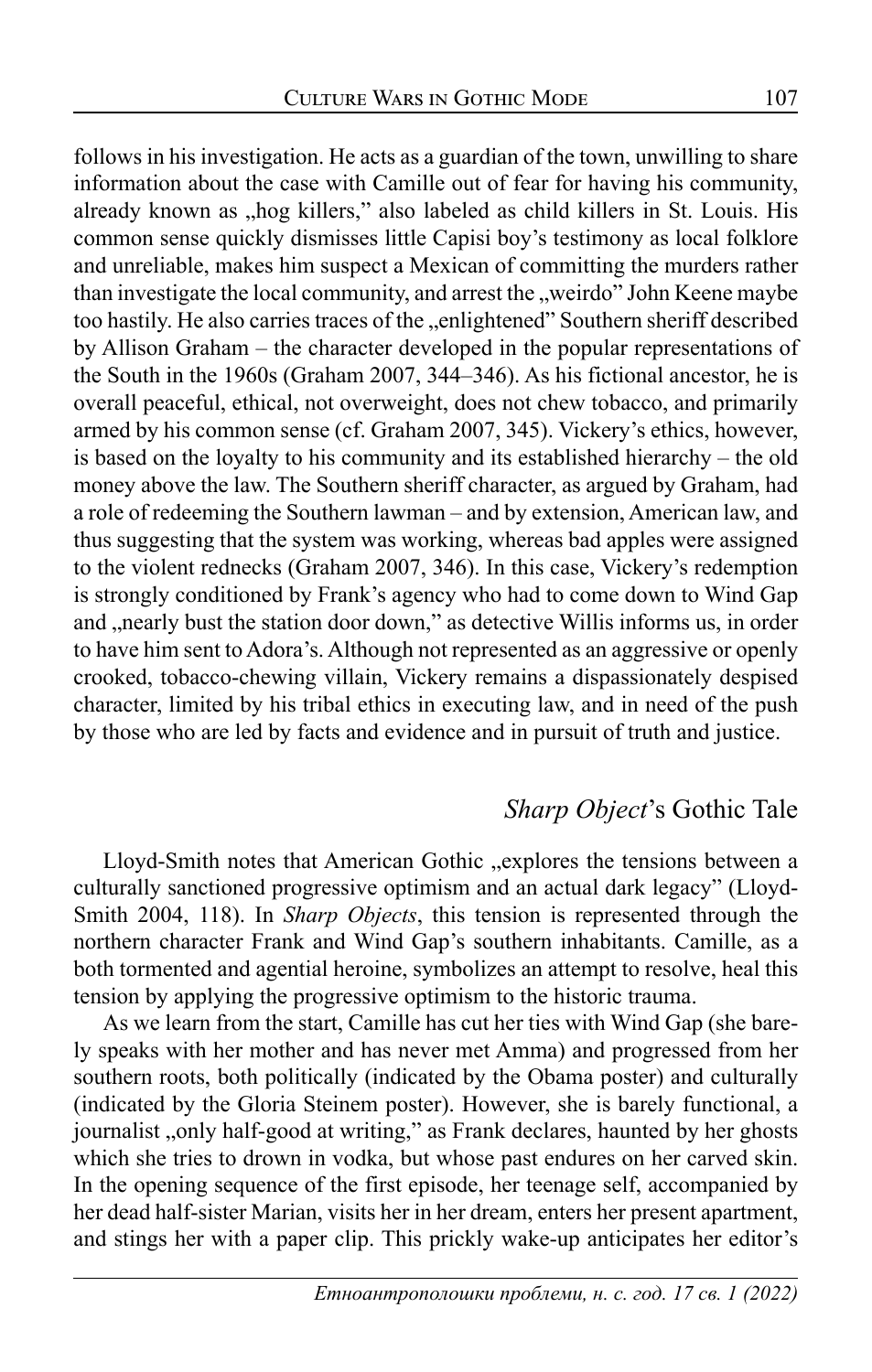optimistic plan to send her to a visit home in order to face her demons as "it might be good" for her to "flush some things out and get back on her feet." And Camille journeys south, to the birthplace of her ghosts.

The visual representation of Wind Gap environment follows the Sothern Gothic televisuality, specifically the climate and landscape (Cherry 2016, 464– 466). Its sun is aggressively bright and hot, visible on men in their shirts soaked in sweat, as well as in tracking shots of empty streets and squares resembling a concrete desert. Vertiginous rotations of numberless fans which populate interiors of the town stand as a constant visual reminder of a suffocating heat but also as a symbol of potentially harmful sharp objects with its speedy blades. While the desolate, bright open spaces of the downtown Wind Gap look threateningly exposing, the surrounding woods and its muddy waters shield the town's disturbing history from the sunlight.

Somewhere in between is Adora's mansion, haunted by aggression, crime, and sickness which run matrilineally. As revealed in the Calhoun Day episode, the house is a memorial site of the antebellum Southern ethos. Inside, that is a carefully guarded Adora's bedroom with ivory tiling, reminiscent of *Arthur Gordon Pym*'s "perfect whiteness." Unlike Poe's (see Goddu 1997, 88–93), however, *Sharp Objects*' is hardly ambiguous. A wedding present for Millie, "before anybody knew what 'endangered' was," as Adora notes, the ivory tiles retain "soldiers' blood on the floor" keeping the bloody memory of the Civil War. The room is a carefully guarded family memorial. Adora keeps the floor impeccably clean, does not allow random entrances, and only barefoot can somebody enter it. Camille is particularly unnerving around it: when she drops her water bottle which then rolls over into the room, she takes special care not to step onto the floor – reminiscent of her mother's scolding when as a teenager, she stained the floor with her muddy shoes – but to stretch most carefully in order to reach it from its threshold.

Another symbolic whiteness is embodied in the local folklore about "the Woman in White" who, it is believed, snatches the children away. In a magazine essay, it is argued that *Sharp Objects* references Wilkie Collins' novel (Foster 2018).26 Following this interpretative route, the woman in white is the bearer of the horrific family secret, as well as of the threat that it might be exposed. Bedsides the Capisi boy's mother (Stacy Haiduk) displaying the marginalized rotting of the Wind Gap community in her hospital white gown, Camille wears a white dress on Calhoun Day (contrasting her otherwise always dark jeans-and-

<sup>26</sup> In Collins' novel *The Woman in White* (1859), the mysterious woman in white is an illegitimate half-sister of the other two main female characters. She is also a marginalized and tormented character, hidden in asylums by one of the main villains for the fear of her exposing his illegitimate status. For a short introduction to the novel, see https:// www.bl.uk/romantics-and-victorians/articles/an-introduction-to-the-woman-in-white#.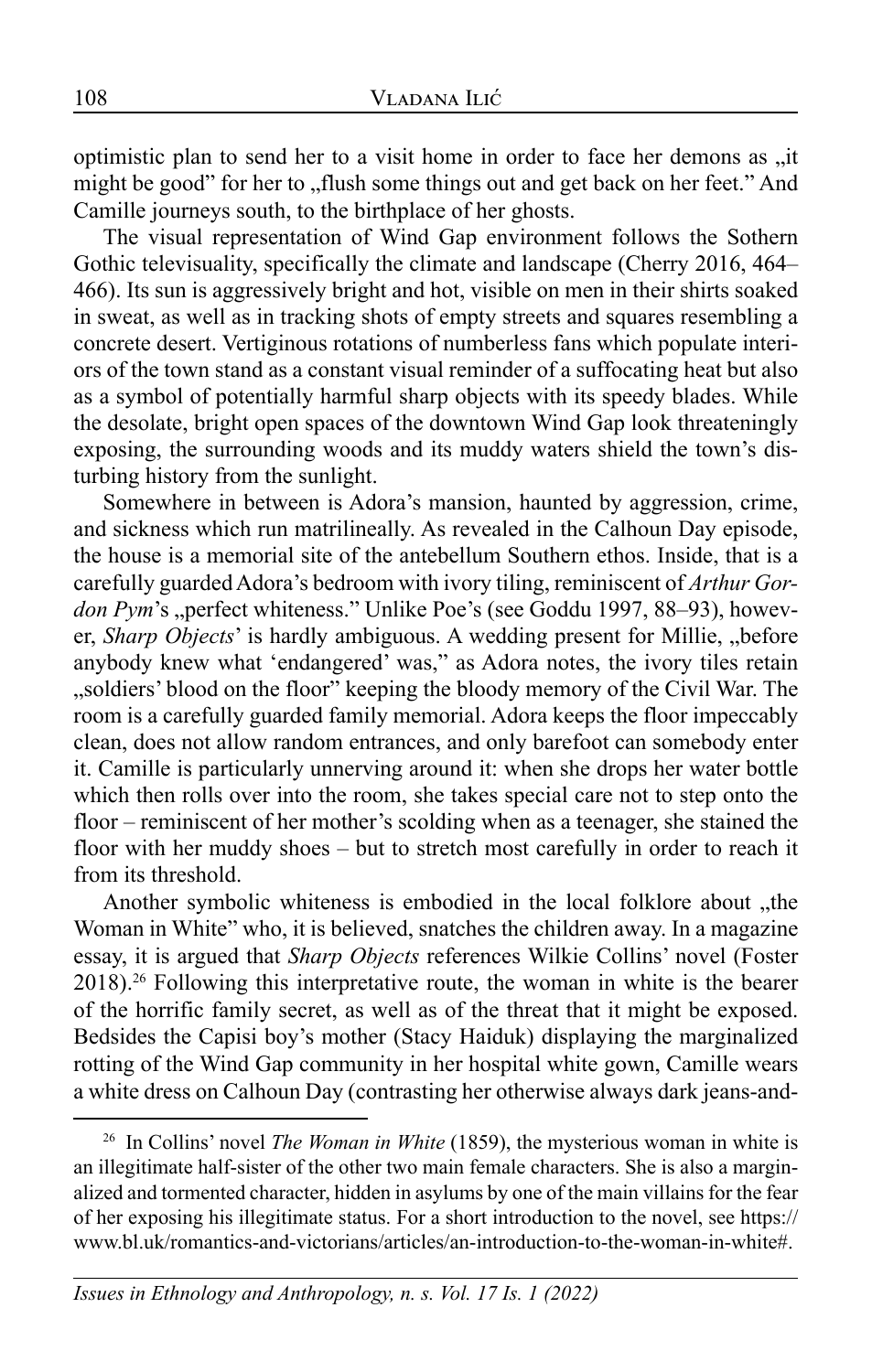sweatshirt outfit) while strolling about the lawn and revealing the "true history" behind the celebration. The actual woman in white of *Sharp Objects*, however, as understood in Wind Gap's folklore, although hushed in the darkness of the last episode's end credits, is revealed to be Amma, representing generational inheritance, and thus retention, of the dark, destructive legacy. She figures as a gothic embodiment of the irrepressible past, as well as the ambiguity of Camille's attempt at rectifying it.

As ,,the family home is the very place from which the Gothic's monsters emerge" (Munford 2012), from her mansion, Adora emerges as a monstrous version of the Southern Belle. Set in the context of the plantation life (and the plantation novel) of the Antebellum South, the Southern Belle, a carefree coquette, once married, "was expected to become a chaste matron, an overseer of the plantation, a nurse, and a mother" (Seidel 1977, 390). Contemporary popular characterizations describe her as graceful, of calm confidence, well-mannered, caring for her community, and deeply attached to the Southern history (Spears 2011). Adora unites all of the above – with a dark underflow. Her grace and calm confidence presuppose not "asking horrible, morbid questions, stirring everyone up," as she scolds Camille for doing it, resembling "conservative politeness" which emphasizes order and norm compliance (Hirsh et al. 2010, 656). When her world's equilibrium is disturbed, she reinstates it by a grotesque habit of pulling off her eyelashes. Her role of the mother and a nurturer has acquired pathological proportions manifest in her MSBP. As we learn both from Alan and later from Adora herself, her mother Joya was a cold woman with sadistic tendencies. Aggression and rage are thus represented in *Sharp Objects* through the matrilineal strand – from Joya to Adora to her daughters, all possibly from the ur-event of Millie's trauma. The daughters, however, represent a threefold embodiment of the inheritance. Marian is represented as an innocent victim of it, Amma – as its continuation, and Camille – as the aggression and rage turned inwards.

In the process of her investigating the crime, but more importantly, in facing her ghosts and demons, Camille has helpers. Those are the three men: Frank, detective Willis, and John Keene – as already noted, all representatives of the liberal culture. In contrast to Vickery, Willis is willing to dig further and deeper and thus ends up revealing the true crime behind Camille's family tragedy, which then enables her to act. With John Keen she finally allows herself to face her body as the memory of her deep trauma and to establish intimacy with a man who sees her, and through that enables her to see herself, without judgement, disgust, or horror. As a sharp contrast to Camille's natural mother – authoritarian, cold, unloving, and ultimately depraved, Frank and Eileen function as Camille's adoptive parents during her "coming-of-age" gothic drama. Their nourishing personalities are anchoring and advising her. Through their regular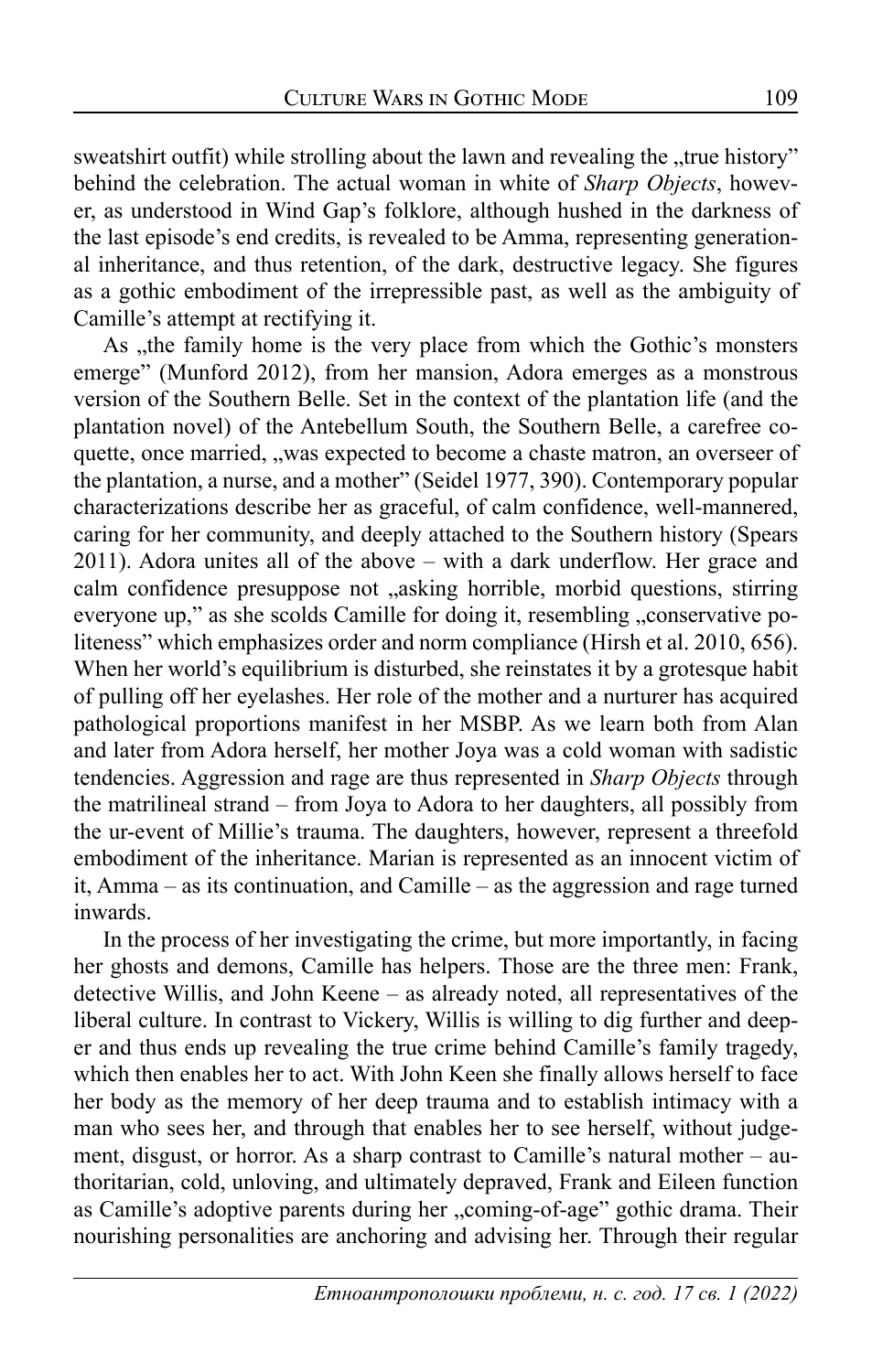phone calls, they function as reminders and guardians of Camille's progress, of the cultural leap, transition she has already made, of her innate decency – which made her different from her mother and the Wind Gap culture, and urged her to leave them in the first place. When her sense of self-worth is deeply disturbed by her dwelling in Wind Gap and its culture, she confesses to Frank, while indicatively in her Calhoun Day white dress, that being in Wind Gap makes her feel like a bad person. Frank compassionately responds that she is one of the most decent persons that he knows. Encouraged, Camille decides to stay in Wind Gap and her mother's house and see this story through.

She does it through an act of sacrifice, by placing herself in her sister's stead for Adora's motherly treatment. This is also the moment when she becomes allowed to enter the ivory room – in order to be tended in it by her mother. Adora removes her dark, urban clothes replacing them with a white gown. It is the second time Camille is in white. By succumbing to her mother's medicine and playing a "good mama's girl" in the ivory room, Camille not only sacrifices herself in order to save her sister – another sister, another girl, another innocent youth, but she also enters the site of the dark legacy, of the repressed and muffled family history, in order to voice it – by trying to elicit the confession from Adora about Marian's death, and to abort it – by offering her body as its material proof. And she succeeds, but only with Frank's help who comes to her rescue and takes her *home*, as he repeats the word while hugging her half-dead body on the ivory floor.

Up north, the cheerful dénouement, bathed in mild sun and pastel colors showing diversity, friendliness, and laughs, indicating both Camille's and Amma's recovery progress, is soon disturbed by the gothic return. The north's progressive optimism is undermined by the south's dark legacy brought *home*, embodied in Amma.

Until this point in the narrative, the benighted south is isolated from the narrative's north; its darkness and depravity are contained both spatially and culturally in the "repository for everything that the nation is *not*" (Goddu 1997, 76 [original emphasis]) as understood by the liberal America. With Amma's entering the liberal space and culture – both as the one emerging from the conservative and the one belonging to the family (and symbolically, the nation) divided into two cultural camps – the divisive line seems to blur, and Amma becomes a promise of a symbolic cultural healing, brought about by the agential heroine – Camille and by the heroine's mentor and helper – Frank. However, the line blurring and the assumption of healing is predicated upon Camille's, and by extension Frank's and liberal, perception of Amma determined by progressive optimism: Amma is young, and therefore believed (or hoped) not to be personally and culturally fully formed yet and therefore still amenable, and she is seen more as a victim of Wind Gap's culture and less as its bearer or a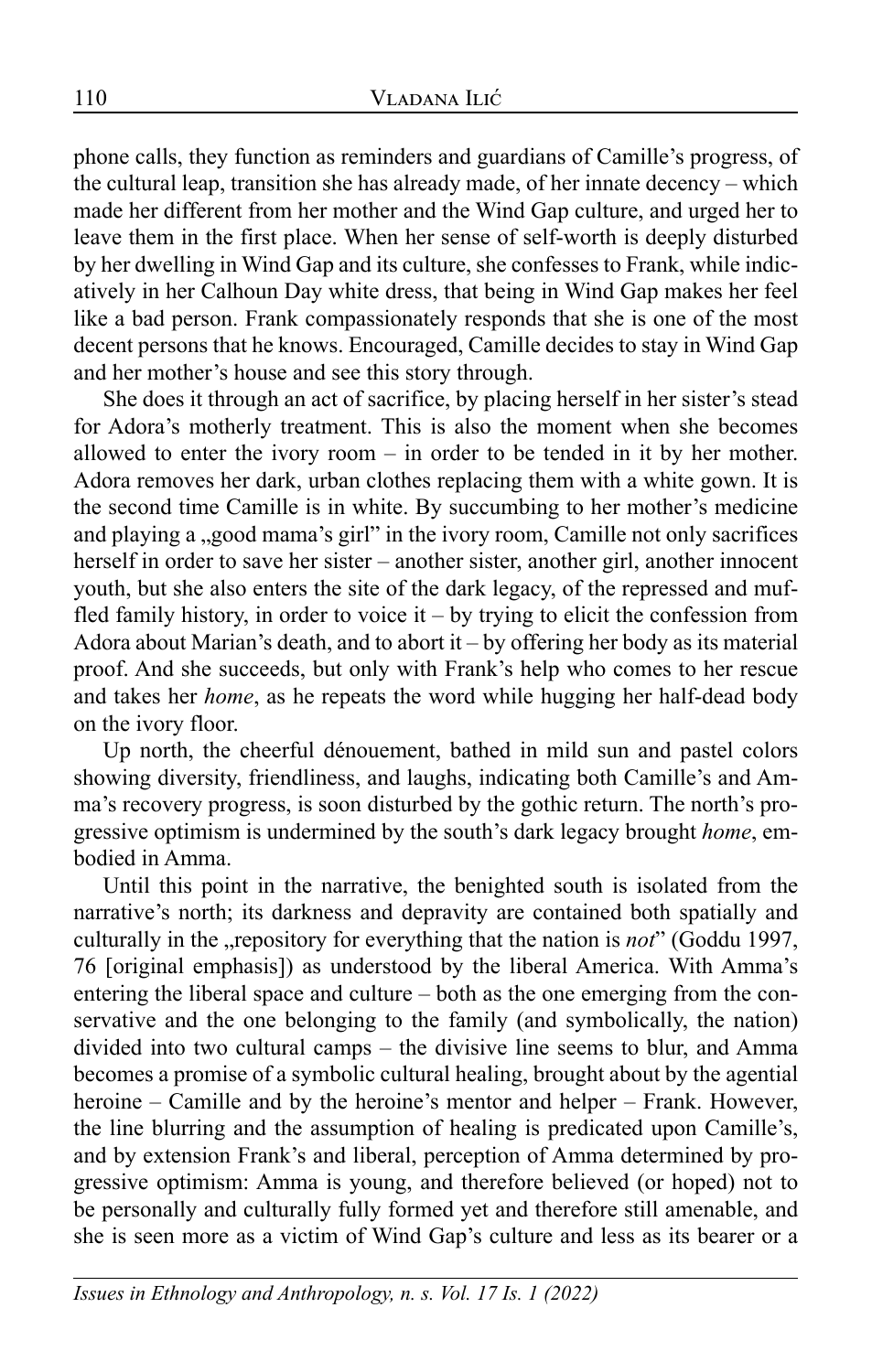full-fledged representative. Therefore, she is (chosen to be) brought up north with the intention to be raised, and therefore reeducated and assimilated into the liberal morality, using acts of kindness. Camille's perception of Amma, i.e., the progressive optimism, and what appears to really be Amma, i.e., the historical trauma, clash in the narrative's closing producing a highly ambiguous resolution of the tension. As a tormented heroine, Camille is saved, but as an agent of healing the tension, she seems to fail.

### The (Ir)Resolution

The ending can be considered through two planes. The first is the Frank– Camille narrative thread and the second is the Camille–Amma. The first suggests a hopeful, constructive progress manifest in Camille's successful journey and return to the family of her choice. The second, however, shows the enduring trauma and its destructive impulses manifest in Amma, but also a failure to fully recognize that the young, the future might be already spoiled, sick, and stained with crime. Considered together, they indicate the inescapability from the gothic, persistence in regionalizing the past, as well as the failure to settle its ghosts through the acts of kindness/niceness/compassion and punishment – as conceived within the narrative, after which the progressive movement is assumed.

On the Frank–Camille plane, Frank's kindness and compassion enable Camille's facing the demons of her past, learning the truth about her family history, as well as her healing evident both through her disappearing alcoholism and improved writing. Putting Camile's mother and the matron of Wind Gap in prison represents a just punishment, as well as a symbolic act of ostracizing the culture she heads. It is also the act of removing Adora's oppressive influence on Amma – on the growing new generation, who is now hoped to become  $\alpha$  functioning member of the progressive America" through the influence and kindness of the liberal environment.

The promising "valiant present" which is hoped to overcome the past is also expressed in the concluding words of Camille's Wind Gap article:

"I've forgiven myself for failing to save my sister and given myself over to raising the other. Am I good at caring for Amma because of kindness, or do I like caring for Amma because I have Adora's sickness? I waver between the two. Especially at night, when my skin begins to pulse. Lately, I've been leaning toward kindness."

These words are read aloud by Frank, just before the dinner scene, when he and Camille go over her final draft. After a moment of silence, Frank tells her: "It's beautiful, Cubby. Really beautiful." Besides its literary qualities and a highly regarded quality of making it "a personal story" on "human condition"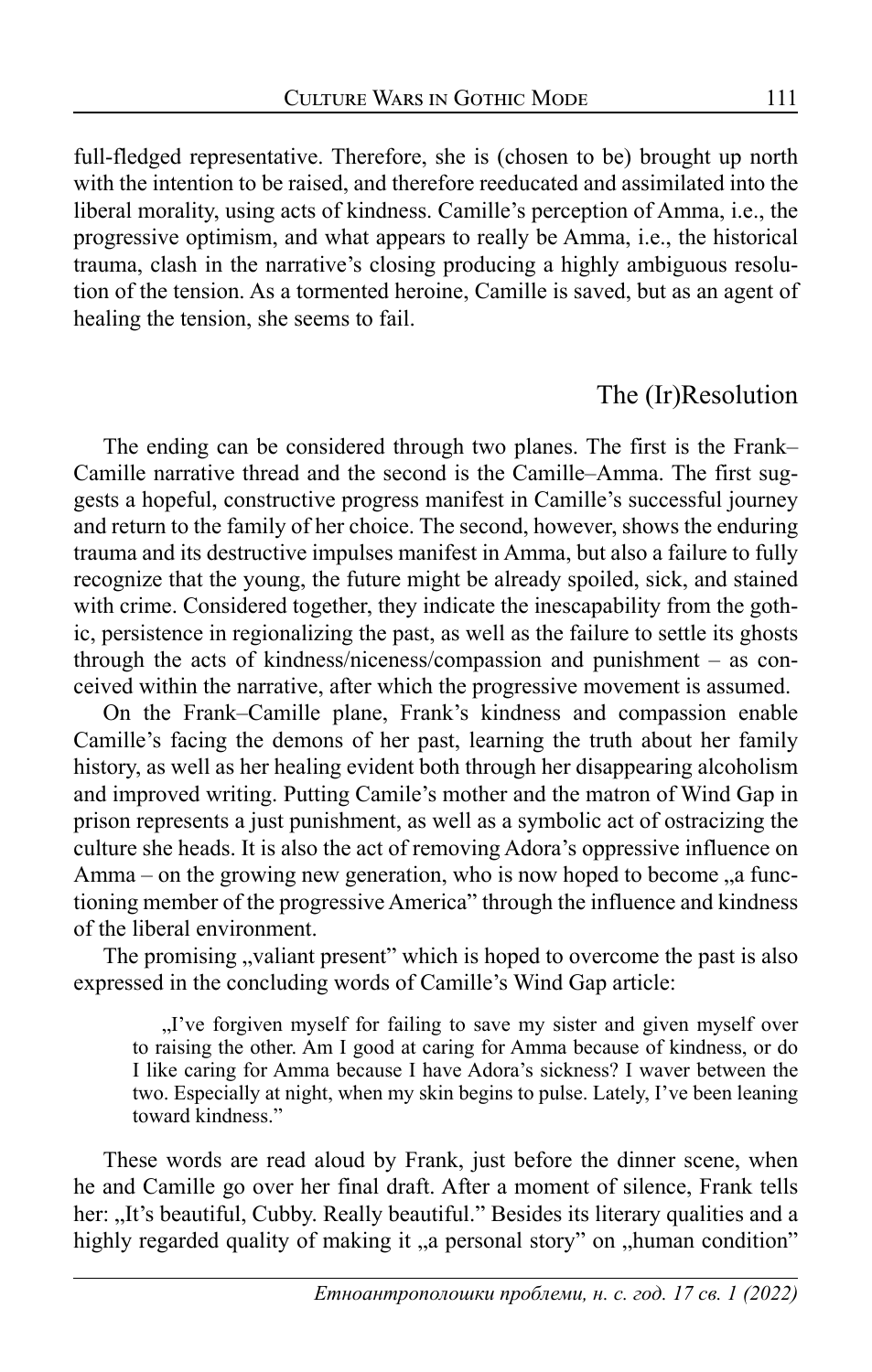which seems to characterize Camille's article, the beauty Frank finds in these words may as well be the kindness embedded in it – Camille's kindness to herself expressed in forgiving herself, as well as her faith in kindness (as her moral value) expressed in her "leaning," i.e., choosing to believe in it and act upon it.

Frank–Camille plane suggests the promise of progress. The dinner scene is relatively lengthy and saturated by a supportive, cozy, mutually understanding atmosphere among the participants. As Marti Noxon explains it in an interview, she , really wanted that [the scene] to breathe," and , to show that she [Camille] has a family that she's choosing."<sup>27</sup> The duration of the scene elaborates on a vision of a happy liberal family offering a long-awaited pleasure of troubles finally settling.

Camille–Amma narrative thread directly challenges so conceived valiant present and its promise of a brighter future. Although Adora is removed, the dark history continuous through Amma. As Adora's daughter, she figures as her extension who carries on her mother's aggression and rage. Like Adora's ivory floor which retains the soldiers' blood, Amma's dollhouse floor preserves the dead girls' teeth. Amma reappears as a disturbing and unmalleable ghost of the past, making her a symbolic undead of the story. However, this is not revealed until the very end of the last episode. Until this point, in contrast to Adora, Amma is treated as a victim whom Camille wishes to save.

Campbell and Manning (2018) posit the emergence of a new moral culture, primarily among liberal America, which they name the culture of victimhood. It assumes victimhood a virtue and assigns to the victim a high moral status while morally condemning the privileged as oppressive. The distribution of kindness, conceived within *Sharp Objects* as tolerance, compassion, and warmly embrace of those perceived as victims, seems to follow such moral standards. Camille's kindness seems to be reserved for the characters framed in one way or another as sufferers of Wind Gap culture, primarily Amma, John Keene and the marginalized blacks – the housekeeper Gayla and high-school friend Becca. The most undeserving is Adora as the villain of the story. Although certain light is shed on her own traumatic childhood, she remains far from acquiring the status of a victim within the narrative since her position is distinctly privileged – both as the town's and family's head. Additionally, her trauma is given free rein in oppressing others. In contrast, Camille has succeeded in containing her trauma and its destructiveness inwardly, thus shielding the people around her from its destructive impulses. It is what makes her, in Frank's estimation, a truly decent person, but also deserving of his kindness and compassion. Compared to Adora, what morally distinguishes Camille is her act, or choice, of victimizing herself instead of others. As a victim herself, she is also highly sensitive to others whom she perceives as victims.

<sup>27</sup> See https://www.yahoo.com/entertainment/sharp-object-creators-break-down-020034026.html.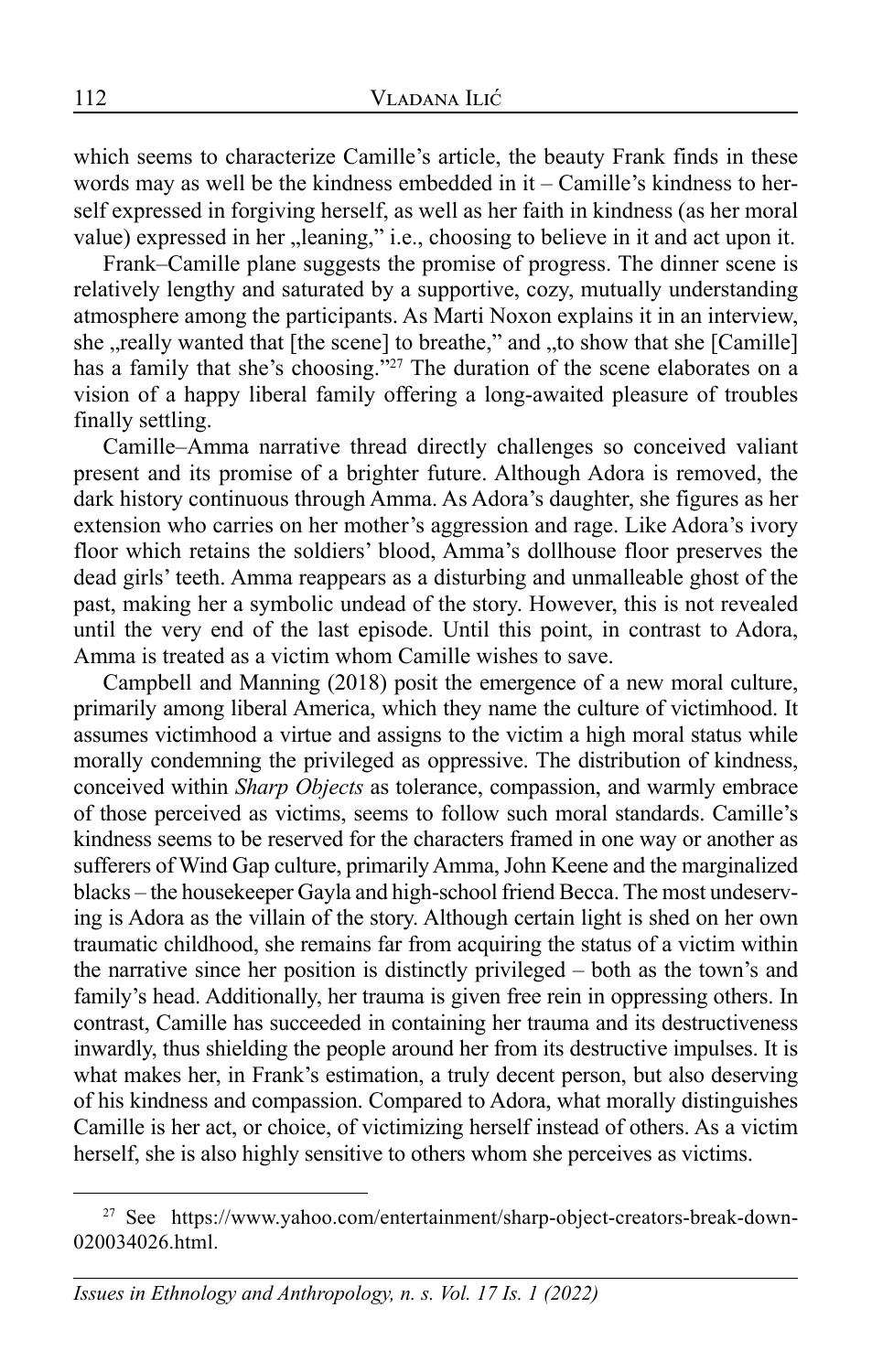As characteristic of the gothic mode, a doubt in the enlightened endeavor creeps up in the darkness, on Camille's pulsating skin which carries the memory of the trauma. This is dramatized on the Camille–Amma plane which suggests the failure of kindness: firstly, in fully recognizing the trauma and secondly, in treating it with kindness. Since Amma figures as a substitute for Marian – she is about the same age as Marian was when she died, as blond, and as enthralled by Adora and ultimately Wind Gap – Camille perceives her as an innocent victim and projects her almost unconditional kindness onto her. This is exactly what blinds her about Amma. Just before the above cited words from Camille's article, she describes Adora's crime as "Overcare. Killing through kindness" and concludes that "Adora fell on that sword spectacularly." Ironically, Camille seems to fall somewhat analogously. Her kindness, stemming, as it seems, from her sense of guilt for failing to save her sister, but also her hospital roommate, not only impoverishes her perception and investigation into the true perpetrator – and thus the extant of the trauma and its destructiveness, but it also indirectly creates another victim, Mae.

However, the narrative of *Sharp Objects* does not dwell on these concerns. This revelation and the questions it potentially raises are tightly packed within just a few concluding minutes, with the images of violence lurking in the darkness of the end credit rolls. The end is shortened by a dramatic "pulling the rug out" with the intention of avoiding being "too explanatory and too expository," as Gillian Flynn notes in the cited interview. This dramaturgical choice has several potential effects. The first one is maintaining the dramatic weight of the dinner scene and its dominant emotions embedded in the vision of progress. Since Frank–Camille plane is the main narrative thread, with Camille as the actual heroine and with her troubles as the focus of the plot, the duration of the final scene of this thread – the dinner scene, rhythmically extends its importance and therefore the impression and memory of the conveyed progress. Within such context the final narrative minutes are unfolding which reveal the ghost that both helps disrupt and run the machine.

The disruption comes from a shocking realization that Amma is the killer. Despite what appears to be a long process of healing ahead of her – along with Camille as her guardian – as we learn from the dialogue between Camille and Curry before the dinner is served, Camille's hope for Amma's betterment remains. The revelation about Amma comes as a rug pulled out from under Camille's feet, and symbolically from under the liberal vision for resolving and overcoming historical trauma. However, such reading is of a limited potential within the context of both the entire narrative and the particular sequencing of the "double ending." Therefore, the final effect – the one that seems to help run the machine – is retaining the ghost, embodied in Adora and then in Amma, in darkness. Camille– Amma plane, pushed at the narrative's very end, and therefore both rhythmically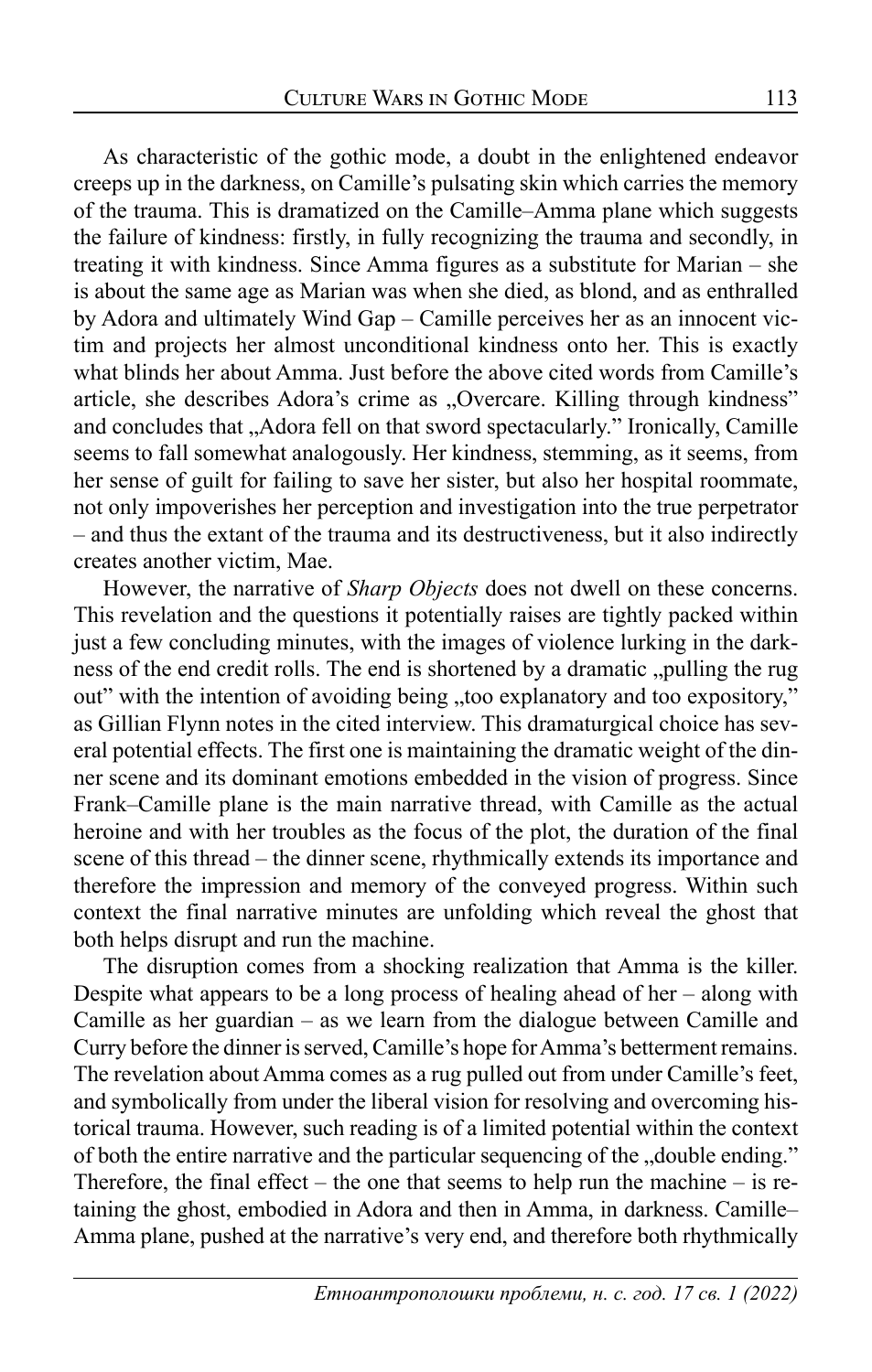and semantically compressed, besides emphasizing surprise and shock, becomes an expression of fear. Since Amma and her inner world, motivations, and trauma are not really explored, she remains relatively flat character, an unknown. Consequently, when regarded within *Sharp Objects*' narrative which is comprised of polarized characters shown as belonging to either conservative or liberal culture, as soon as she is identified as a villain, she is destined to drop from the hitherto assumed liberal camp and fall under the Wind Gap one, marginalized from the narrative and left with the malefactor label. Thus, just as Adora, Amma too – and the trauma they both represent – remains a monstruous and ultimately strange Other, lurking in darkness, known only as a threat, as a reminder of the looming danger. Although the ghost from the past is resurrected through the gothic mode and brought to progressive light, it is simultaneously isolated, ostracized, and eventually displaced once again. Read in the context of American culture wars and President Trump as the embodiment of the (primarily liberal) nation's abject, Amma, as the ultimate abject in the series narrative, could be seen as representing Trump's (and its culture's) threatening penetration of the liberal environment, but also its ultimately tenacious impulse to regionalize it by displacing it into the sphere of darkness, obscurity, and depravity.

What remains at the end of *Sharp Objects* are assumptions that Amma also ended up incarcerated and Camille ended up writing another personal article; the assumptions would also summon up the character of Frank, kindly and unstained, to guide and safeguard the process. In other words, we would assume another narratively analogous circle in what appears a spiraling (maybe *ad infinitum*) gothic story which would again employ presumably identically conceived identification of the victims and perpetrators, as well as of kindness and punishment to heal a trauma and punish a crime. In addition to Camille's almost rhetorical , wavering," a deeper and less decisive – one could say, a more kindly – exploration into the sick and the kind remains wanting.

#### **References**

- Akass, Kim, and Janet McCabe. 2018. "HBO and the Aristocracy of Contemporary TV Culture: Affiliations and Legitimatising Television Culture, Post-2007." *Mise au point* [Online], no. 10. http://journals.openedition.org/map/2472.
- Bianculli, David. 2008., True Blood," Tasty New TV From Alan Ball And HBO. NPR September 5, 2008. https://www.npr.org/templates/story/story.php?storyId=94320825.
- Bowman, Carl Desportes. 2010. "The Myth of a Non-Polarized America." The Hedge*hog Review*, 12(3): 65–77. https://hedgehogreview.com/issues/does-religious-pluralism-require-secularism/articles/the-myth-of-a-non-polarized-america.
- Bramen, Carrie Tirado. 2017. "Introduction: American Niceness and the Democratic Personality." In *American Niceness: A Cultural History*. Cambridge – London: Harvard University Press. Kindle.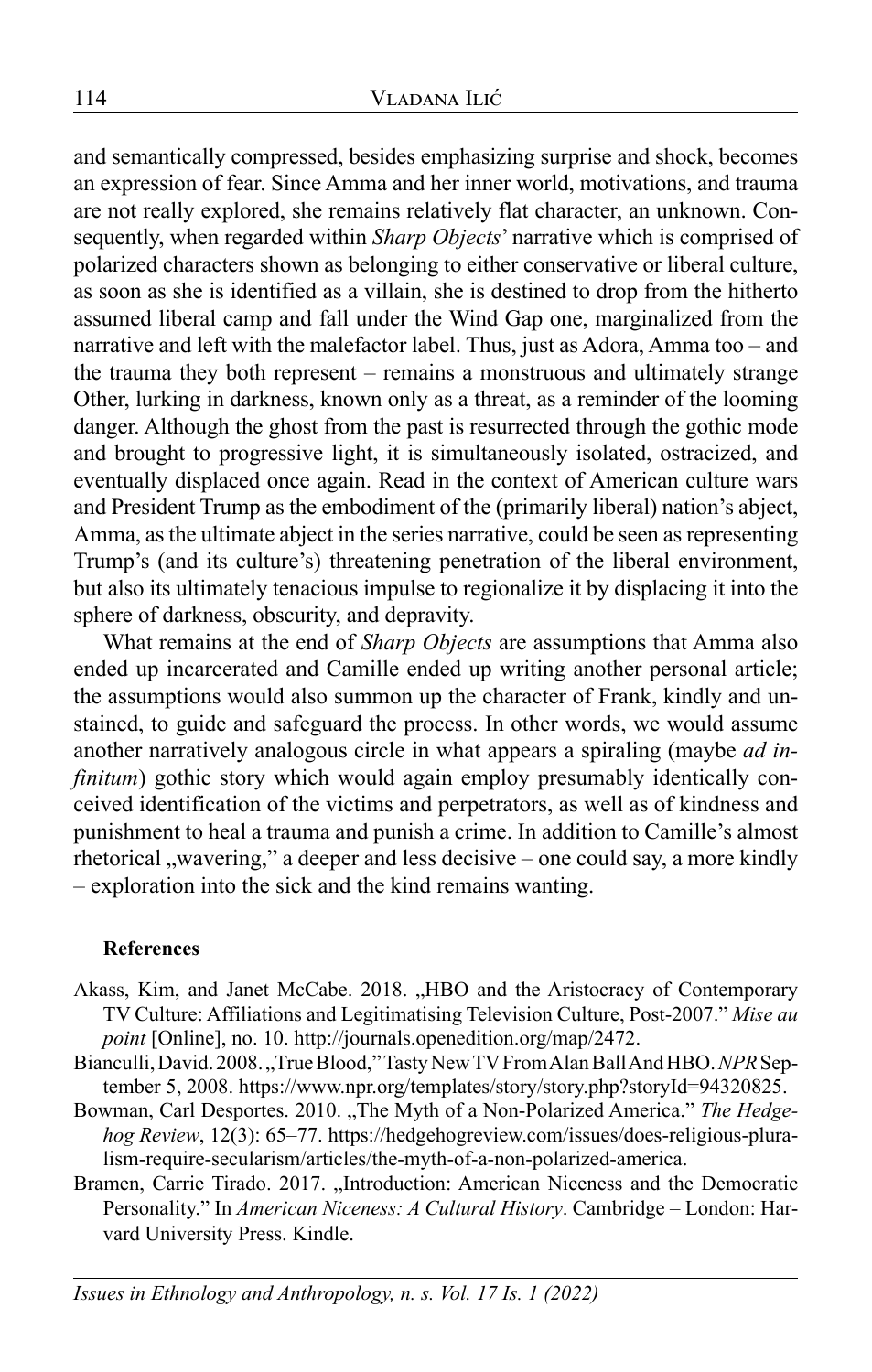- Campbell, Bradley and Jason Manning. 2018. *The Rise of Victimhood Culture: Microaggressions, Safe Spaces, and the New Culture Wars*. Cham: Palgrave Macmillan. E-book.
- Castillo Street, Susan and Charles L. Crow. 2016. "Introduction: Down at the Crossroads." In *The Palgrave Handbook of the Southern Gothic*, edited by Susan Castillo Street and Charles L. Crow, 1–6. London: Palgrave Macmillan.
- Cherry, Brigid. 2016. "Shadows on the Small Screen: The Televisuality and Generic Hybridity of Southern Gothic." In *The Palgrave Handbook of the Southern Gothic*, edited by Susan Castillo Street and Charles L. Crow, 461–472. London: Palgrave Macmillan.
- DiMaggio, Paul, John Evans, and Bethany Bryson. 1996. "Have Americans' Social Attitudes Become More Polarized?" *American Journal of Sociology*, 102(3): 690–755. https://doi.org/10.1086/230995.
- Edgerton, Gary R., and Jeffrey P. Jones, eds. 2008. *The Essential HBO Reader*. Lexington: The University Press of Kentucky.
- Fiedler, Leslie A. 1960. *Love and Death in the American Novel*. New York: Criterion Books.
- Fiorina, Morris P., with Samuel J. Abrams, and Jeremy C. Pope. 2005. *Culture War? The Myth of a Polarized America*. New York: Pearson Longman.
- Fiorina, Morris P. 2017. *Unstable Majorities: Polarization, Party Sorting, and Political Stalemate*. Stanford: Hoover Institution Press.
- Foster, Emily. 2018. "Gillian Flynn's Sharp Objects: Re-Writing The Woman in White." *Politics / Letters*, December 20, 2018. http://quarterly.politicsslashletters.org/ gillian-flynns-sharp-objects-re-writing-the-woman-in-white/.
- Garvin, Glenn. 2018. "HBO's Creaky Adaptation of *Sharp Objects* Will Make You Want to Stab Yourself." *Reason* July 6, 2018. https://reason.com/2018/07/06/hbos-creaky-adaptation-of-sharp-objects.
- Gelfand, Michele, Joshua Conrad Jackson, and Jesse R. Harrington. 2016. "Trump Culture: Threat, Fear and the Tightening of the American Mind." *The Conversation* April 27, 2016. https://theconversation.com/trump-culture-threat-fear-and-the-tightening-of-the-american-mind-57866.
- Gilbert, Sophie. 2018. "Is Television Ready for Angry Women?" *The Atlantic June* 2018. https://www.theatlantic.com/magazine/archive/2018/06/marti-noxon/559115.
- Gilbert, Sophie. 2018a. "The Twisted, Enthralling Rot of Sharp Objects." The Atlan*tic* July 7, 2018. https://www.theatlantic.com/entertainment/archive/2018/07/sharpobjects-review-hbo/564524/?utm\_source=feed.
- Goddu, Teresa A. 1997. *Gothic America: Narrative, History, and Nation*. New York: Columbia University Press.
- Graham, Allison. 2007. "The South in Popular Culture." In *A Companion to the Literature and Culture of the American South*, edited by Richard Gray and Owen Robinson, 335–351. Malden: Blackwell Publishing.
- Griffin, Larry J. and Don Harrison Doyle. 1995. "Introduction." In *The South as an American Problem*, edited by Larry J. Griffin and Don Harrison Doyle, 1–9. Athens: University of Georgia Press.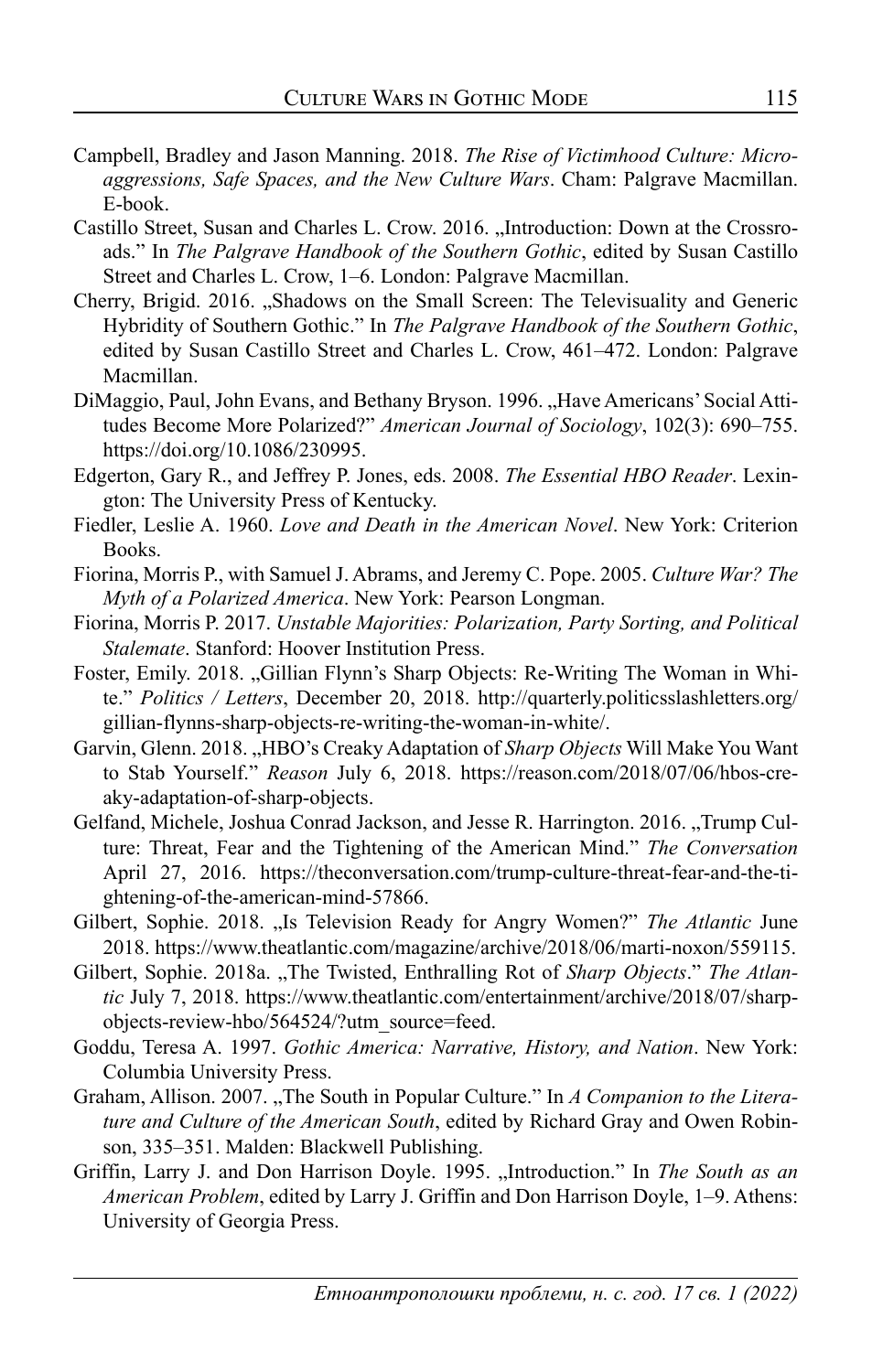- Griffin, Larry J. 1995. "Why Was the South a Problem to America?" In *The South as an American Problem*, edited by Larry J. Griffin and Don Harrison Doyle, 10–32. Athens: University of Georgia Press.
- Holter, Lauren. 2016. "5 Times John Oliver Changed the World (Kinda)." *Bustle* February 08, 2016. https://www.bustle.com/articles/140358–5-times-john-oliver-made-areal-impact-proved-that-late-night-shows-arent-all-fun.
- Howe, Daniel Walker. 1997. *Making the American Self: Jonathan Edwards to Abraham Lincoln*. Cambridge: Harvard University Press.
- Hunter, James Davison. 1991. *Culture Wars: The Struggle to Define America*. New York: BasicBooks.
- Hunter, James Davison and Alan Wolfe. 2006. *Is There a Culture War? A Dialogue on Values and American Public Life*. Washington, D.C.: Pew Research Center Brookings Institution Press.
- Jung, Berenike and Lukas R.A. Wilde. 2020. "Unraveling the 'Trump Shock,' or the intertwined threat communication of 'Post-11/9'." In *Threat Communication and the US Order after 9/11: Medial Reflections*, edited by Vanessa Ossa, David Scheu, and Lukas R. A. Wilde, 156–175. London: Routledge.
- Lelkes, Yphtach. 2016. "Mass Polarization: Manifestations and Measurements." *Public Opinion Quarterly*, 80(S1): 392–410. https://doi.org/10.1093/poq/nfw005.
- Lloyd, Christopher. 2015. "The Region and Beyond: From the South to the Postsouth." In *Rooting Memory, Rooting Place: Regionalism in the Twenty-First-Century American South*. New York: Palgrave Macmillan.
- Lloyd-Smith, Allan. 2004. *American Gothic Fiction: An Introduction*. New York London: Continuum.
- Luckerson, Victor. 2015. "The John Oliver Effect: The HBO Host's Real-World Impact." *Time* January 20, 2015. http://time.com/3674807/john-oliver-net-neutrality-civil-forfeiture-miss-america.
- McFarland, Melanie. 2018. "Women's Anger Is Not to Be Ignored: Lessons from HBO's 'Sharp Objects'." *Salon* July 7, 2018. https://www.salon.com/2018/07/07/ hbos-sharp-objects-why-womens-anger-is-not-to-be-ignored.
- Munford, R. 2012. "Family." In *The Encyclopedia of the Gothic*, edited by William Hughes, David Punter, and Andrew Smith. https://doi.org/10.1002/9781118398500. wbeotgf001.
- Ortner, Sherry B. 2013. "Not a History Lesson: The Erasure of Politics in American Cinema." *Visual Anthropology Review* 29(2): 77–88. DOI: 10.1111/var.12006.
- Oyler, Lauren. 2018. "Gillian Flynn Peers Into the Dark Side of Femininity." *The New York Times Magazine* November 8, 2018. https://www.nytimes.com/2018/11/08/magazine/gillian-flynn-women.html.
- Parmett, Helen Morgan. 2016. "It's HBO: Passionate Engagement, TV Branding, and Tourism in the Postbroadcast Era." *Communication and Critical / Cultural Studies* 13(1): 3–22. https://doi.org/10.1080/14791420.2015.1068431.
- Poniewozik, James. 2018. "'Sharp Objects,' a Mesmerizing Southern Thriller, Cuts Slow but Deep." *The New York Times* July 5, 2018. https://www.nytimes.com/2018/07/05/ arts/television/sharp-objects-review-amy-adams-hbo.html.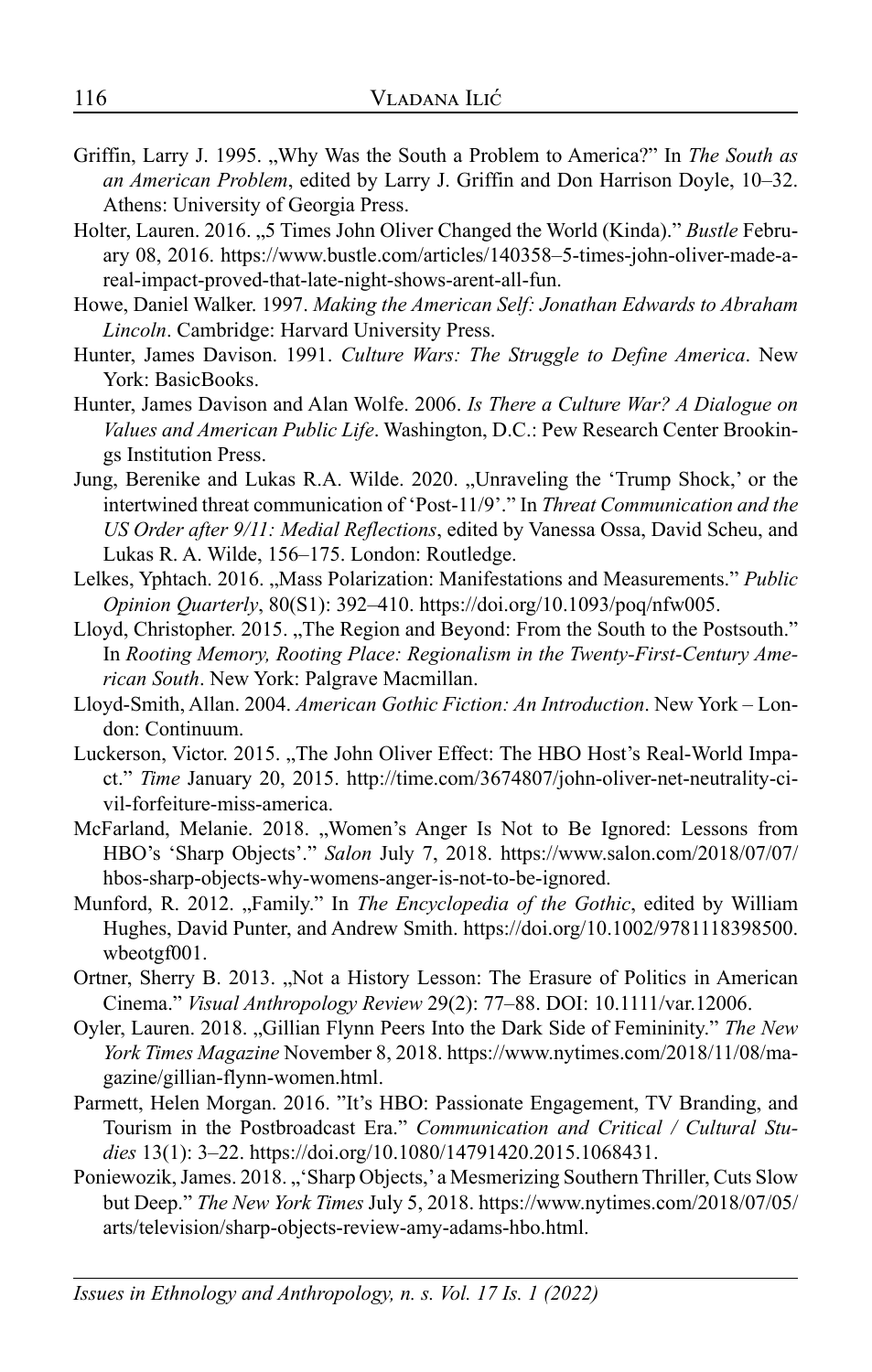- Rosa, Jonathan and Yarimar Bonilla. 2017. "Deprovincializing Trump, Decolonizing Diversity, and Unsettling Anthropology." *American Ethnologist* 44(2): 1–8. DOI: 10.1111/amet.12468.
- Rothkopf, Joanna. 2012. "The Anti-Lisbeth Salanders: Gillian Flynn's Tough Heroines." *The Atlantic* September 12, 2012. https://www.theatlantic.com/entertainment/ archive/2012/09/the-anti-lisbeth-salanders-gillian-flynns-tough-heroines/262103.
- Savoy, Eric. 1998. "The Face of the Tenant: A Theory of American Gothic." In *American Gothic: New Interventions in a National Narrative*, edited by Robert K. Martin and Eric Savoy, 3–19. Iowa City: University of Iowa Press.
- Seidel, Kathryn L. 1977. "The Southern Belle as an Antebellum Ideal." Southern Quar*terly* 15(4) (Jul 01): 387–401.
- Soltysik Monnet, Agnieszka. 2010. *The Poetics and Politics of the American Gothic: Gender and Slavery in Nineteenth-Century American Literature*. Surrey: Ashgate.
- Spears, Kate. 2011. "Anatomy of a Southern Belle." *Deep South Magazine* June 2, 2011. https://deepsouthmag.com/2011/06/02/anatomy-of-a-southern-belle/.
- Wickberg, Daniel. 1998. *The Senses of Humor: Self and Laughter in Modern America*. Ithaca – London: Cornell University Press.
- Wilkinson, Alissa. 2019. "5 Years in, HBO's *Last Week Tonight* Is a Lot More Than 'Just Comedy',.. *Vox* February 17, 2019. https://www.vox.com/culture/2019/2/14/18213228/last-week-tonight-john-oliver-hbo-season-six.
- Wolfe, Alan. 1998. *One Nation, After All. What Middle-Class Americans Really Think About: God, Country, Family, Racism, Welfare, Immigration, Homosexuality, Work, the Right, the Left, and Each Other*. New York: Penguin Books.

Vladana Ilić Doktorand na Odeljenju za etnologiju i antropologiju Filozofski fakultet, Univerzitet u Beogradu ilicvladana@gmail.com

> *Kulturni ratovi na gotički način: primer HBO mini-serije "Oštri predmeti"*

Kulturna i politička polarizacija Sjedinjenih Američkih Država istaknuta je tema kako u društvenim naukama, tako i u medijima od početka 1990-ih godina. Bilo da se polarizacija razumeva kao duboka moralna podvojenost među Amerikancima, tj. kao kulturni rat između liberala i konzervativaca, ili kao veštački održavano političko neprijateljstvo, tj. kao stranačko sortiranje na Demokrate i Republikance, većina autora se slaže da je sfera medija duboko podeljena, posebno od 2016. kada je Donald Tramp postao istaknuta politička figura, te predsednik SAD. HBO televizijska mreža, poznata po svom progresivnom kapitalu i liberalnom etosu, izdvaja se svojim smelim dramskim produkcijama koje se često hvataju u koštac s polarizujućim temama rase, roda, seksualnosti, itd.